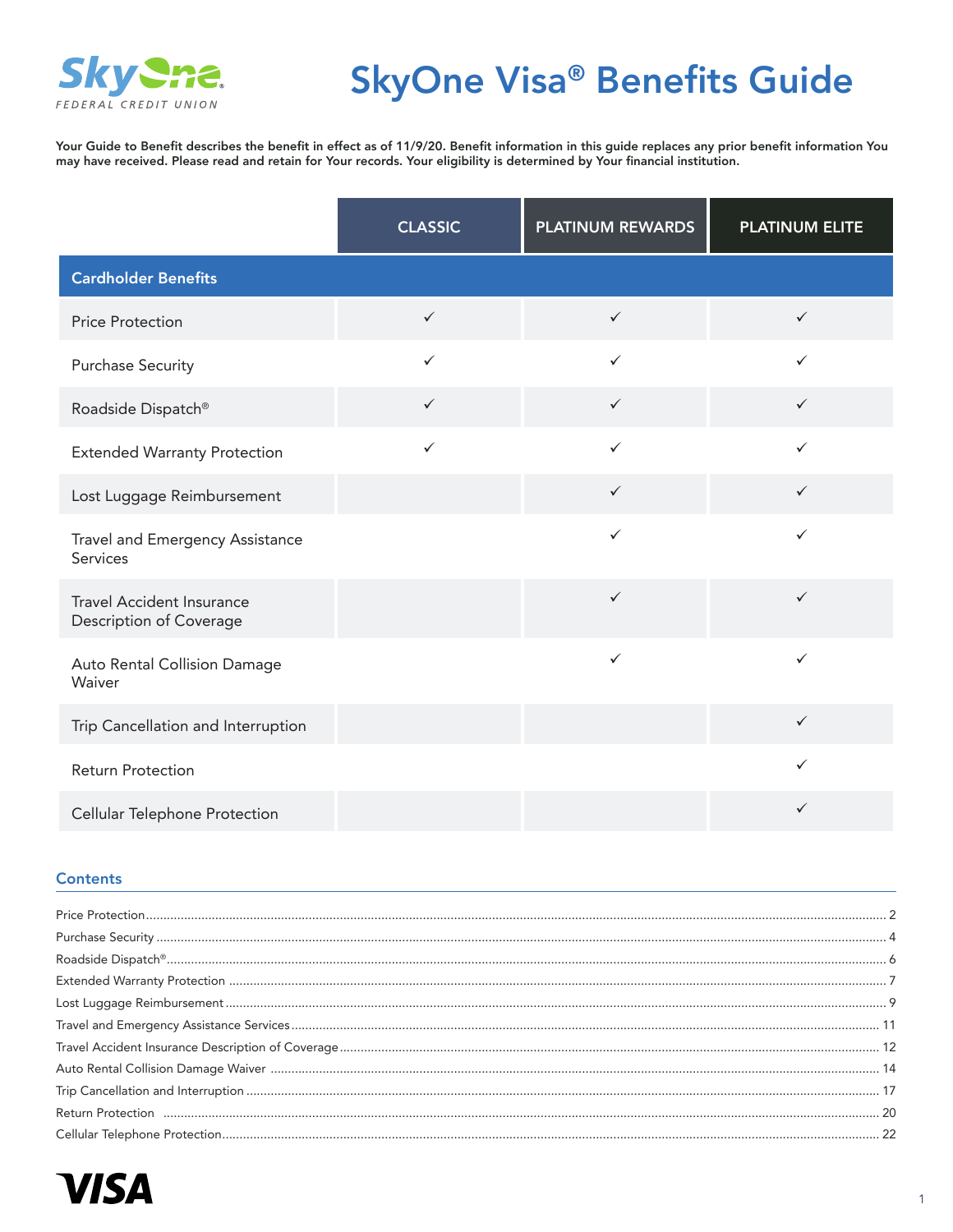# Price Protection

<span id="page-1-0"></span>It is important for most buyers to get the best deal when purchasing a new item, however it can be irritating when You discover that the same item You recently purchased is being Advertised for less than what You paid for.

With Price Protection, if You buy an eligible item with Your covered Account and/or rewards program associated with Your covered Account in the United States and see the identical eligible item available for less in another retail store's printed Advertisement or non-auction Internet Advertisement within sixty (60) days of the Date of Purchase, You can be reimbursed the difference up to \$1,000.00 per item and up to \$4,000.00 a year.

You are eligible for this benefit if You are a valid cardholder of an eligible U.S. issued card and You charge either a portion or the entire purchase price of the eligible item to Your Account or rewards program earned on Your covered Account toward the purchase. You will only be reimbursed up to the amount charged to Your Account or the program limit.

Price Protection is secondary to and in excess of store policies offering a lowest-price guarantee or any other form of refund for price differences. Only items Advertised by authorized dealers in the United States apply. Price differences involving manufacturing and/or merchant rebates, shipping and handling fees, and sales tax, if any, are not covered by the Price Protection benefit.

### How does it work?

- 1. Use Your eligible Account and/or rewards program associated with Your covered Account to purchase the eligible item. Be sure to save all original receipts; both Your Account paperwork and the itemized store receipt.
- 2. If You see the identical product by the same manufacturer Advertised in print for a lower retail price within sixty (60) days of Your purchase, keep the original printed Advertisement and make sure the Advertisement includes:
	- A description of the item that is identical to the one You purchased
	- The sale price
	- The store or dealer's name
	- A sale date(s) effective within sixty (60) days of the Date of Purchase

### What is not covered?

- Internet Auction Advertisements including but not limited to sites such as eBay, Ubid, Yahoo and public or private live auction sites.
- Advertisements of cash-only sales, close-out sales, flea markets, fire sales, going-out-of-business sales, limited-quantity promotions or liquidation sales.
- Advertisements of sales of seasonal or discontinued items including, but not limited to, holiday decorations.
- Animals and living plants.
- Boats, automobiles, and any other motorized vehicles and their motors, equipment, or accessories.
- Cell phone service agreements and cell phone contracts.
- Items purchased for resale, professional, or commercial use.
- Jewelry, antiques, and collectible items, rare or one-of-a-kind items,

special order items, custom items, or tailored items.

- Manufacturer and/or merchant rebates
- Perishables, services, consumables, and limited-life items including, but not limited to, rechargeable batteries.
- Real estate and items which are intended to become part of real estate including, but not limited to, items that are hard-wired or hardplumbed, garage doors, garage door openers, and ceiling fans.
- Traveler's checks, cash, tickets, credit or debit cards, and any other negotiable instruments.
- Items purchased outside of the United States.
- Items that are previously owned, sold "as is," and/or refurbished.

### How to file a Price Protection claim

- 1. Notify the Benefit Administrator within ten (10) days of the printed Advertisement showing Your product at a lower price at 1-800-553- 7520, or outside the U.S. call collect at 1-303-967-1096. The Benefit Administrator will answer any questions You may have and send You a claim form.
- 2. Return the claim form and the requested documentation below within twenty (20) days of contacting the Benefit Administrator. Send all information to the address provided by the Benefit Administrator.

### Please submit the following documents:

- The completed signed claim form
- The original itemized sales receipt for Your purchase or original packing slip in the case of mail order purchases
- A copy of Your monthly billing statement (showing the last four [4] digits of the Account number) demonstrating that the purchase was made on Your covered Account and/or rewards program associated with Your covered Account
- If more than one method of payment was used, please provide documentation as to additional currency, voucher, points or any other payment method utilized
- Any other documentation deemed necessary by the Benefit Administrator to substantiate the claim
- The original printed Advertisement or print out from a non-auction Internet site showing the item with its sale date and/or date of the Advertisement, lower Advertised price, and advertising store name to:

Card Benefit Services P.O. Box 110889 Nashville, TN 37222

### **Definitions**

Account means Your credit or debit card Accounts.

Advertised or Advertisements means an Advertisement printed in a newspaper, journal, magazine, or flyer or items Advertised on a non-Auction internet site, distributed in the United States to the general public and placed by a manufacturer or authorized dealer of the consumer product in the United States. The advertisement must provide information stating the same manufacturer and model number of the item purchased. Advertisements that are cut down or altered in any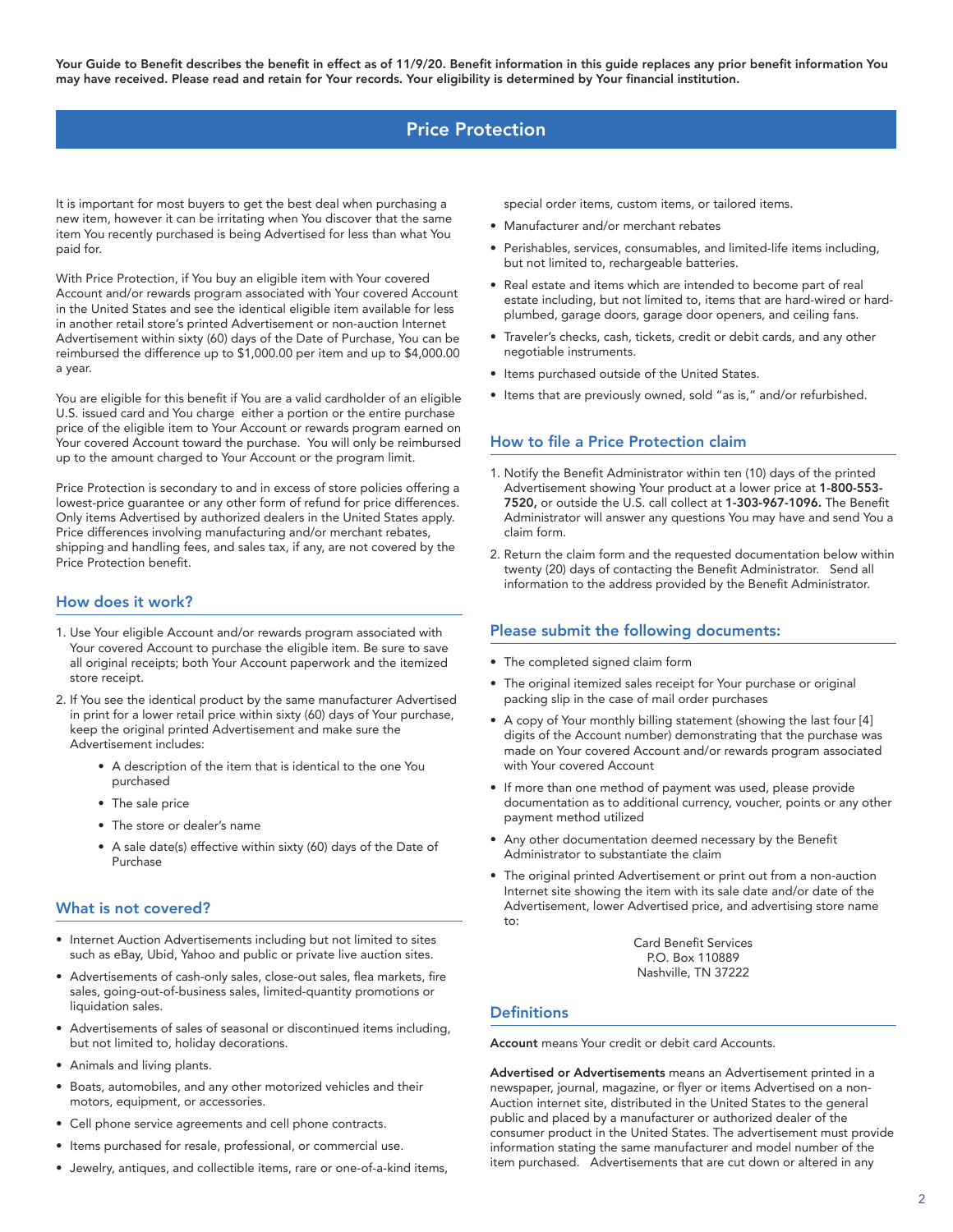way will not be accepted; therefore, any Advertisements, catalogs, etc. must be submitted in whole with date verification. The only exception is Advertisements in magazines and newspapers. In these cases, it's not necessary to submit the whole publication; only the whole page or pages in which the Advertisement appears, with the date and name of the publication, is required. Advertisements posted on the Internet, by a non-Auction Internet merchant with a valid tax identification number, are also eligible. The advertisement must provide information stating the same manufacturer and model number of the item purchased. The printed version of the non-Auction internet advertisement must include the merchant's Internet address and customer service telephone number, as well as the item, including manufacturer, model number, sale price, and date of publication.

Date of Purchase means the date You paid for and received the item, or the date of delivery and personal acceptance of the item, whichever is later.

Eligible Person means a cardholder who pays for their purchase by using their eligible Account and/or with rewards program associated with their covered Account.

You or Your means an Eligible Person who used their eligible Account to purchase the item and/or with rewards program associated with their covered Account.

### Additional provisions for Price Protection

- Signed or pinned transactions are covered as long as You use Your eligible Account to secure the transaction.
- You shall do all things reasonable to avoid or diminish any loss covered by this benefit. This provision will not be unreasonably applied to avoid claims.
- If You make any claim knowing it to be false or fraudulent in any

respect, no coverage shall exist for such claim, and Your benefit may be cancelled. Each cardholder agrees that representations regarding claims will be accurate and complete. Any and all relevant provisions shall be void in any case of fraud, intentional concealment, or misrepresentation of material fact.

- No legal action for a claim may be brought against the Provider until sixty (60) days after the Provider receives Proof of Loss. No legal action against the Provider may be brought more than two (2) years after the time for giving Proof of Loss. Further, no legal action may be brought against the Provider unless all the terms of the Guide to Benefits have been complied with fully.
- This benefit is provided to eligible cardholders at no additional cost. The terms and conditions contained in this Guide to Benefits may be modified by subsequent endorsements. Modifications to the terms and conditions may be provided via additional Guide to Benefits mailings, statement inserts, statement messages or electronic notification. The benefits described in this Guide to Benefits will not apply to cardholders whose Accounts have been suspended or cancelled.
- Termination dates may vary by financial institutions. Your financial institution can cancel or non-renew the benefits for cardholders, and if they do, they will notify You at least thirty (30) days in advance. Indemnity Insurance Company of North America ("Provider") is the underwriter of these benefits and is solely responsible for its administration and claims. The Benefit Administrator provides services on behalf of the Provider.
- After the Benefit Administrator has paid Your claim, all Your rights and remedies against any party in respect of this claim will be transferred to the Benefit Administrator to the extent of the payment made to You. You must give the Benefit Administrator all assistance as may reasonably be required to secure all rights and remedies.
- This benefit does not apply to the extent that trade or economic sanctions or other laws or regulations prohibit the provision of insurance, including, but not limited to, the payment of claims.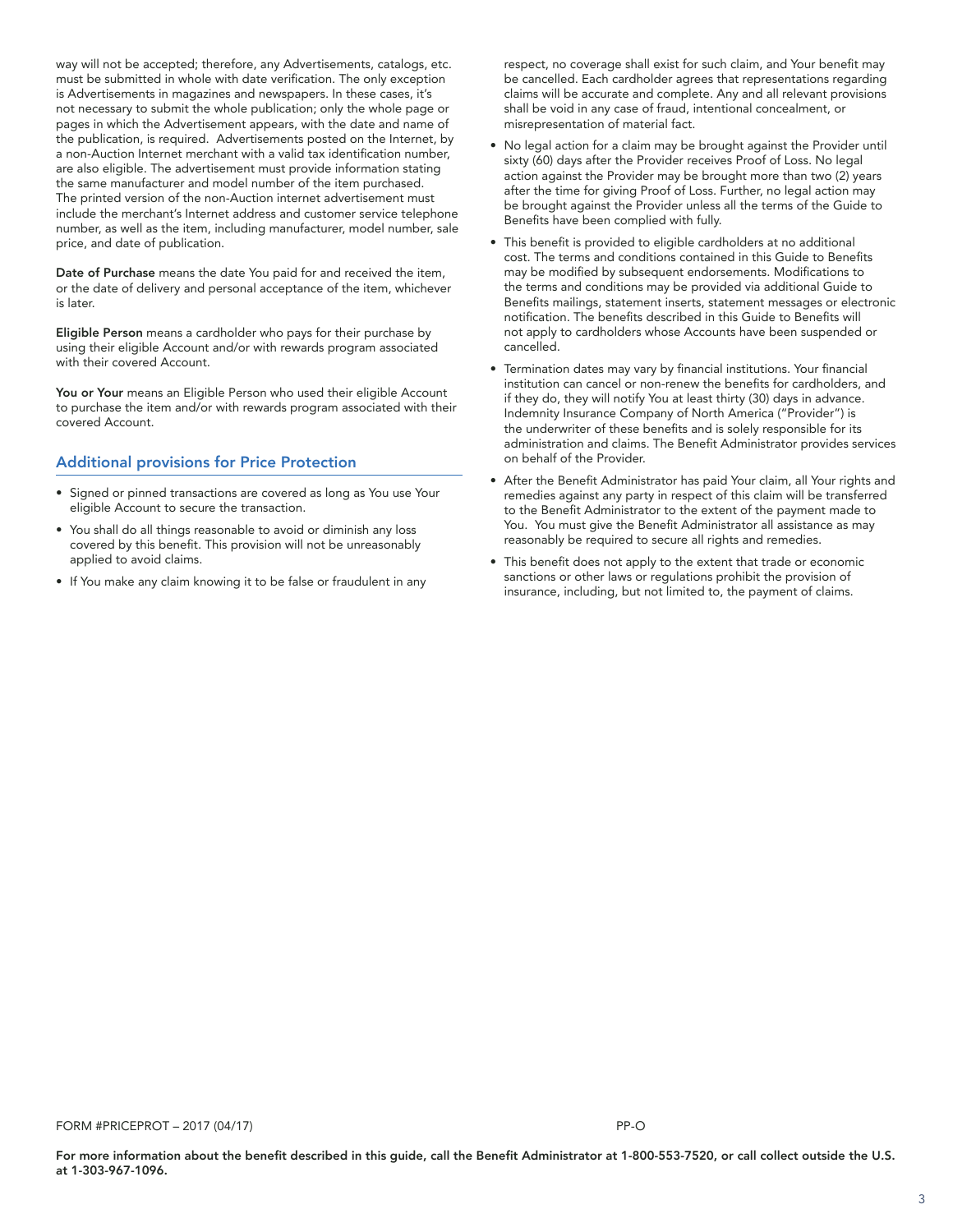# Purchase Security

<span id="page-3-0"></span>Life is full of surprises… some good surprises; and some, not so good.

For instance, Your son's brand new iPad got soaked, in a sudden rainstorm at summer camp. But, You bought the item with Your card so, You may be covered.

Purchase Security protects new retail purchases made with Your eligible Account and/or rewards program associated with Your covered Account within the first ninety (90) days from the date of purchase. To be eligible for this coverage, You need to purchase either a portion or the entire cost of the item using Your Account and/or rewards program associated with Your covered Account.

At the Benefit Administrator's discretion, this benefit replaces, repairs, or reimburses You, up to the total purchase price of Your item for a maximum of ten thousand dollars (\$10,000.00) per claim and fifty thousand dollars (\$50,000.00) per cardholder, in the event of theft or damage.

You are eligible for this benefit if You are a cardholder of an eligible card issued in the United States.

Gifts purchased for friends and family members may also be covered if they are purchased with Your covered Account and/or rewards program associated with Your covered Account.

### Purchase Security covers

Eligible items of personal property purchased with Your Account and/ or rewards program associated with Your covered Account are covered for damage or theft. Purchases made outside the United States are also covered as long as You purchased the item with Your covered Account and/or rewards program associated with Your covered Account.

### Purchase Security does not cover

- Animals and living plants
- Antiques or collectible items
- Boats, aircraft, automobiles, and any other motorized vehicles and their motors, equipment, or accessories, including trailers and other items towable or attachable to any motorized vehicle
- Broken items, unless the result of a covered occurrence
- Computer software
- Items purchased for resale, either professional or commercial use
- Items that are lost, or that "mysteriously disappear," meaning they vanished in an unexplained manner, with no evidence of wrongdoing by one person or several
- Items under the control and care of a common carrier (including the U.S. Postal Service, airplanes, or a delivery service)
- Items in Your baggage (unless hand carried, or under Your supervision or that of a companion You know); includes jewelry and watches, among other things
- Theft or damage stemming from abuse, fraud, hostilities (war, invasion, rebellion, insurrection, terrorist activities, and more); confiscation by authorities (if contraband or illegal); normal wear and tear; flood, earthquake, radioactive contamination; damage from inherent product defects
- Theft or damage from misdelivery, or voluntarily parting with property
- Medical equipment
- Perishable or consumable items, including cosmetics, perfumes, rechargeable batteries, among others
- Real estate and items intended for real estate, including hard-wired and hard-plumbed items, garage doors and openers, ceiling fans, among other items
- Rented and leased items
- Traveler's checks, cash, tickets, credit or debit cards, among other negotiable purchased instruments
- Items used or pre-owned (Refurbished items will not be considered used or pre-owned as long accompanied by a warranty)

### Filing a Purchase Security claim

Call the Benefit Administrator at 1-800-553-4820, or call collect outside the U.S. at 1-303-967-1096, within sixty (60) days of the damage or theft (if You wait longer, coverage may be denied). The Benefit Administrator will ask for some preliminary claim information, answer Your questions and send You a claim form. When You submit Your claim, be sure to include all information regarding Your claim including the time, place, cause and the amount to either replace or repair the item.

If You have insurance (homeowner's, renter's, car, employer or any other), You are required to file a claim with Your insurance company and to submit a copy of any claim settlement from Your insurance company along with Your claim form. Purchase Security provides coverage on an "excess" coverage basis, meaning it does not duplicate coverage, but pays for a loss only after valid and collectible insurance or indemnity (including, but not limited to, homeowner's, renter's, automobile, or employer's insurance policies) has been exhausted. At that point, Purchase Security will cover the loss up to the amount charged to Your eligible Account, subject to the terms, exclusions, and limits of liability of the benefit.

This benefit also pays for the outstanding deductible portion of Your insurance or indemnity for eligible claims. The maximum total limit of liability is up to ten thousand dollars (\$10,000.00) per claim occurrence and fifty thousand dollars (\$50,000.00) per cardholder. You will receive no more than the purchase price as recorded on the eligible card receipt.

When a protected item is part of a pair or set, You will receive no more than the value (as described above) of the particular part or parts, stolen or damaged, regardless of any special value that item may have as part of such a pair or set, and no more than the proportionate part of an aggregate purchase price of such pair or set.

#### For faster filing, or to learn more about Purchase Security, visit www. cardbenefitservices.com

Gift recipients may file their own claims, if they have the necessary substantiating documents.

### Please submit the following documents:

- Your signed and completed claim form
- A copy of Your monthly billing statement (showing the last four [4] digits of the Account number) demonstrating that the purchase was made on Your eligible Account and/or rewards program associated with Your covered Account
- If more than one method of payment was used, please provide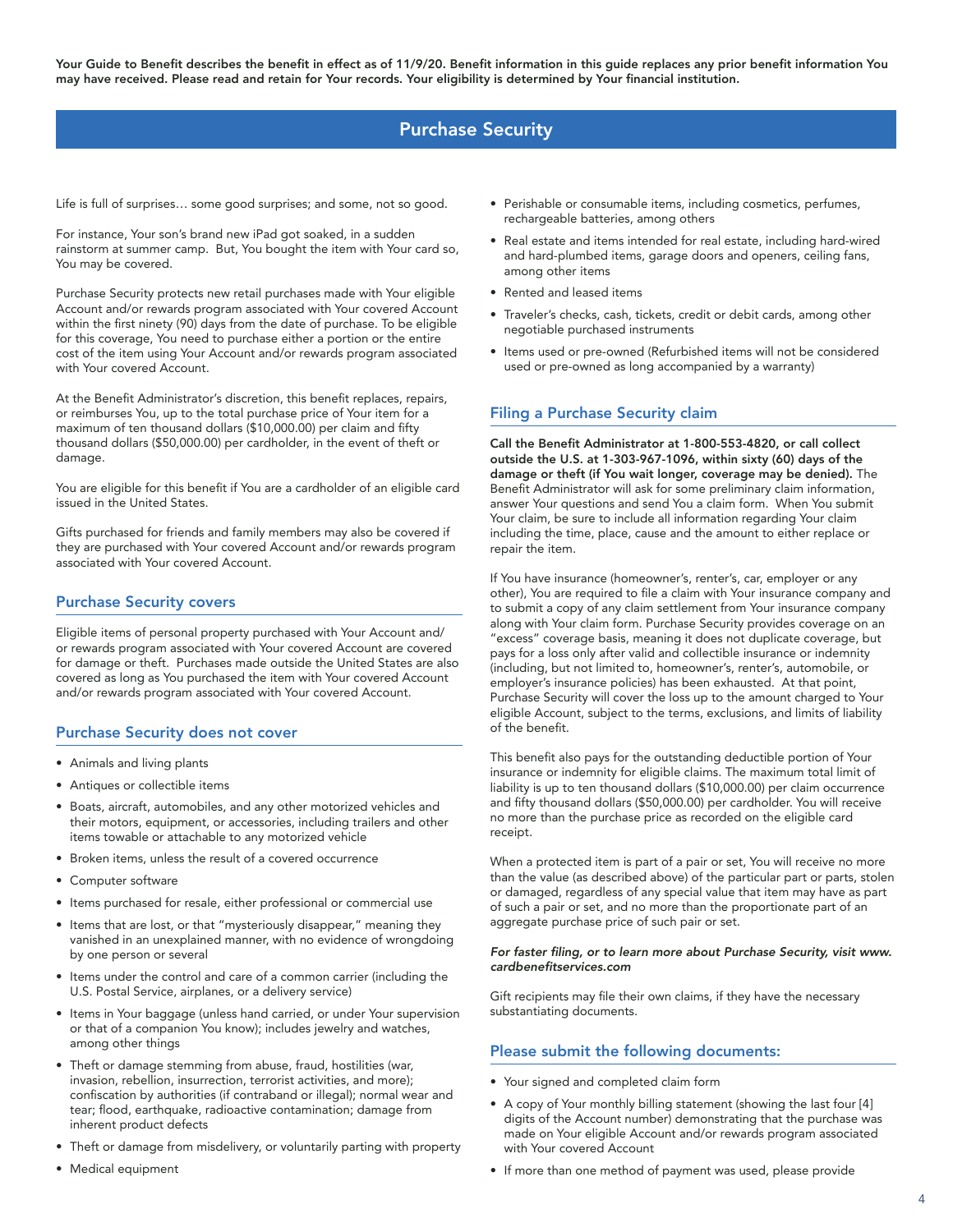documentation as to additional currency, voucher, points or any other payment method utilized

- A copy of the itemized store receipt demonstrating that the purchase was made on Your eligible Account and/or rewards program associated with Your covered Account
- Copy of the documentation of any other settlement of the loss (if applicable)
- If the item is repairable, the estimate of repair OR a copy of the paid receipt/invoice for the repairs, indicating the type of damage to the claimed item (if applicable)
- Copy of the police report (made within forty-eight [48] hours of the occurrence in the case of theft), fire report or incident report to substantiate the loss. If the loss was not reported, please provide a replacement receipt or other sufficient proof of loss deemed eligible solely by Your Benefits Specialist (if applicable)
- Any other documents necessary to substantiate Your claim

In some cases of damage, You will be asked to send, at Your expense, the damaged item along with Your claim in order to substantiate the claim, so make sure to keep the damaged item in Your possession.

PLEASE NOTE: Your maximum recovery under the Purchase Security Benefit is the purchase price of the item, not to exceed the coverage limit.

Please return Your signed and completed form with all documentation within ninety (90) days of the date of theft or damage.

# How will I be reimbursed?

Once You've met the conditions of this benefit, the Benefit Administrator will resolve Your claim in one of two ways:

- A damaged item may be repaired, rebuilt, or replaced, while a stolen item will be replaced. Typically, You will receive notice about this decision within fifteen (15) days upon receipt of Your claim documentation.
- You may receive payment to replace Your item, an amount not more than the original purchase price, less shipping and handling charges, up to ten thousand dollars (\$10,000.00) per claim and fifty thousand dollars (\$50,000.00) per cardholder. You will only be reimbursed up to the dollar amount to replace or repair the item or the program limit, whichever is less. Under normal circumstances, reimbursement will take place within five (5) business days.

### **Definitions**

Account means Your credit or debit card Accounts.

Eligible Person means a cardholder who pays for their purchase by using their eligible Account and/or rewards program associated with their covered Account.

You or Your means an Eligible Person who used their eligible Account to purchase the item and/or rewards program associated with their covered Account.

# Additional provisions for Purchase Security

- Signed or pinned transactions are covered as long as You use Your eligible Account to secure the transaction.
- You shall do all things reasonable to avoid or diminish any loss covered by this benefit. This provision will not be unreasonably applied to avoid claims.
- If You make any claim knowing it to be false or fraudulent in any respect, no coverage shall exist for such claim, and Your benefit may be cancelled. Each cardholder agrees that representations regarding claims will be accurate and complete. Any and all relevant provisions shall be void in any case of fraud, intentional concealment, or misrepresentation of material fact.
- No legal action for a claim may be brought against the Provider until sixty (60) days after the Provider receives Proof of Loss. No legal action against the Provider may be brought more than two (2) years after the time for giving Proof of Loss. Further, no legal action may be brought against the Provider unless all the terms of the Guide to Benefits have been complied with fully.
- This benefit is provided to eligible cardholders at no additional cost. The terms and conditions contained in this Guide to Benefits may be modified by subsequent endorsements. Modifications to the terms and conditions may be provided via additional Guide to Benefits mailings, statement inserts, statement messages or electronic notification. The benefits described in this Guide to Benefits will not apply to cardholders whose Accounts have been suspended or cancelled.
- Termination dates may vary by financial institutions. Your financial institution can cancel or non-renew the benefits for cardholders, and if they do, they will notify You at least thirty (30) days in advance. Indemnity Insurance Company of North America ("Provider") is the underwriter of these benefits and is solely responsible for its administration and claims. The Benefit Administrator provides services on behalf of the Provider.
- After the Benefit Administrator has paid Your claim, all Your rights and remedies against any party in respect of this claim will be transferred to the Benefit Administrator to the extent of the payment made to You. You must give the Benefit Administrator all assistance as may reasonably be required to secure all rights and remedies.
- This benefit does not apply to the extent that trade or economic sanctions or other laws or regulations prohibit the provision of insurance, including, but not limited to, the payment of claims.

FORM #VPSECALLPER 10K (04/17) **PPS-O** PRS-O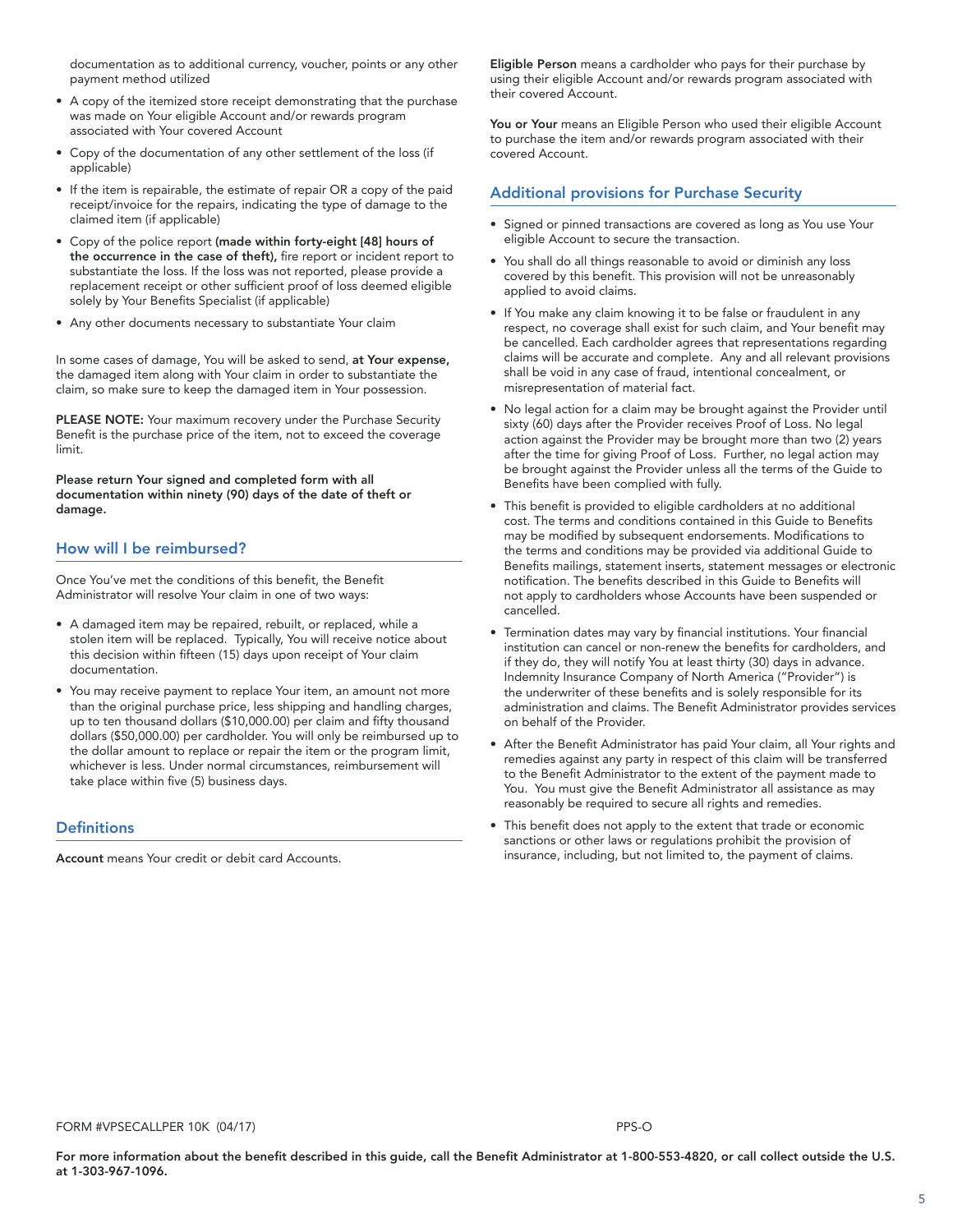#### <span id="page-5-0"></span>For roadside assistance, call 1-800-847-2869 What is Roadside

### Dispatch?

Roadside Dispatch is a pay-per-use roadside assistance program. The program provides you with security and convenience wherever your travels take you.

No membership or pre-enrollment is required. No annual dues. No limit on usage.

### For a set price per service call, the program provides:

- Standard Towing Up to 5 miles included<sup>1</sup>
- Tire Changing must have good, inflated spare
- Jump Starting
- Lockout Service (no key replacement)
- Fuel Delivery up to 5 gallons (plus the cost of fuel)
- Standard Winching

Roadside Dispatch will ask you where you are, what the problem is, and while they remain on the phone with you, they will arrange a dispatch to a reliable tow operator or locksmith to provide help. (If you feel you are in an unsafe location – Roadside Dispatch will advise you to hang up and dial 911. If you are not able to dial 911, they will call the non-emergency police number in your area, and will remain on the phone with you at your request until the police arrive.) You have the convenience of one toll-free phone number and you may save money because their rates are pre-negotiated.

Dependable roadside assistance, 24 hours a day, 7 days a week has never been easier. No membership or pre-enrollment is required. Just call Roadside Dispatch toll-free when you need them.

#### 1-800-847-2869 ~ it's that easy!

Note: Customers must pay service provider for mileage over 5 miles. A secondary unit being towed behind is not included but can be accommodated for an additional fee. Standard Winching applies within 100 feet of paved or county maintained road only. Current fee for a standard service call is \$69.95. Additional fees may apply for winching services under certain circumstances. Service call fees are subject to change at any time; however callers will be notified of pricing prior to any service dispatch. This program may be discontinued at any time without prior notice. Program void where prohibited.

1Any vehicle with wheels is covered under the program as long as it can be classified as 'Light Duty'. 'Light Duty' vehicles are vehicles that weigh 10,000 lbs. or less. Vehicles weighing more than 10,000 lbs. are considered 'Medium Duty' or 'Heavy Duty' and are NOT covered under this program.

Additional Terms: Service providers supplying emergency roadside assistance and towing are independent contractors and are solely liable for their services. Neither Visa nor [INSERT ISSUER NAME] shall have any responsibility or liability in connection with the rendering of the service. Emergency roadside assistance and towing may not be available in areas not regularly traveled, nor in other "off road" areas not accessible by ordinary towing vehicles. Weather conditions, time of day, and availability of service may affect assistance responses. Expectations for dispatch are set with the customer on every call, and an expected estimated time of arrival is provided to the customer regardless of their location; however, neither Visa nor [INSERT ISSUER NAME] provides any assurances as to the ability of the service provider to meet such estimates. You are responsible for any roadside assistance or towing charges incurred by facilities responding to your request even if you are not with your vehicle or your vehicle is gone upon their arrival. 24-hour roadside assistance services provided by: Cross Country Motor Club, Inc. d/b/a Agero, a Massachusetts corporation, and Cross Country Motor Club of California, Inc. a California corporation.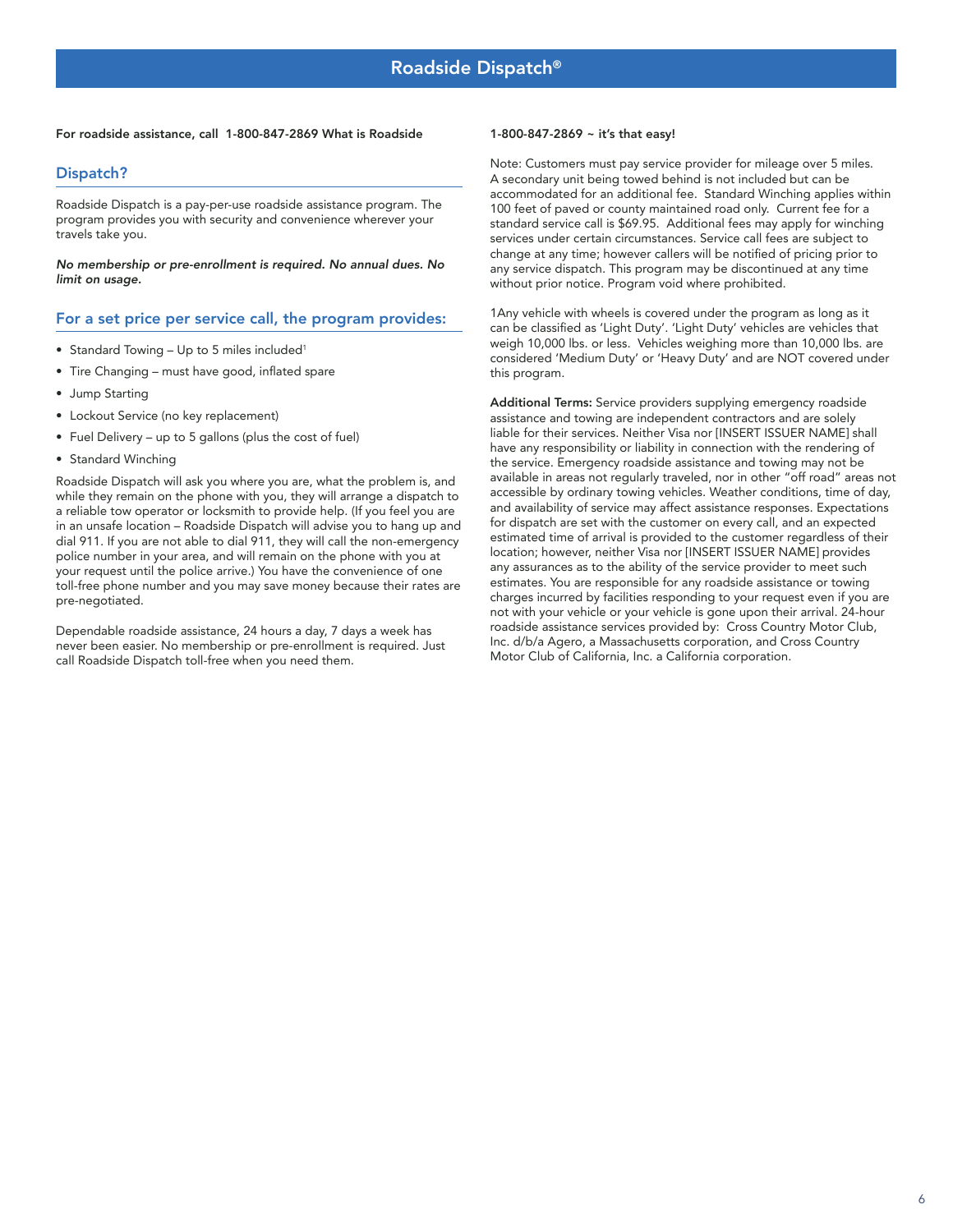# Extended Warranty Protection

<span id="page-6-0"></span>Product warranties can be inconvenient and cumbersome to use. Let's say You purchased a great gadget about a year ago, but it just stopped working, and You can't find Your sales receipt and warranty information. For all too common situations like these, Extended Warranty Protection can help.

Extended Warranty Protection provides You with valuable features that help You manage, use and extend the warranties for eligible items purchased on Your covered Account and/or rewards program associated with Your covered Account. Services include Warranty Registration and Extended Protection. You are eligible for this benefit if You are a cardholder of an eligible card issued in the United States and You purchase either a portion or the entire cost of the item using Your Account and/or rewards program associated with Your covered Account.

### Here's how Warranty Registration works

When You purchase an eligible item that carries a manufacturer's warranty, You can register Your purchase by calling 1-800-551-8472 or call collect outside the U.S. at 1-303-967-1096. You can also register Your purchase online at www.cardbenefitservices.com.

The Benefit Administrator will tell You where to send Your item's sales receipt and warranty information, so they can be kept on file should You need them.

If You choose not to register Your item, be sure to keep Your monthly billing statement reflecting the purchase, the itemized sales receipt, the original manufacturer's written U.S. warranty and any additional warranty in a safe place. These documents will be required to verify Your claim.

### Here's how Extended Protection works

Your warranty coverage can be doubled up to one (1) additional year on eligible warranties of three (3) years or less. For example, a manufacturer's warranty of three (3) months would be provided with an additional three (3) months of coverage for a combined total of six (6) months of coverage, and a warranty for six (6) months would be provided with an additional six (6) months of coverage for a combined total of twelve (12) months of coverage. However, if the manufacturer's warranty is for three (3) years, it would only be extended one (1) additional year for a combined total of four (4) years of coverage.

This benefit is limited to no more than the original price of the purchased item (as shown on Your

credit card receipt), less shipping and handling fees, up to a maximum of ten thousand dollars (\$10,000.00) per claim, and fifty thousand dollars (\$50,000.00) per cardholder.

The benefit covers purchases made both inside and outside the U.S. The eligible item must have a valid original manufacturer's U.S. repair warranty of three (3) years or less, store-purchased dealer warranty, or an assembler warranty.

### What Extended Protection does not cover

- Boats, automobiles, aircraft, and any other motorized vehicles and their motors, equipment, or accessories, including trailers and other items that can be towed by or attached to any motorized vehicle
- Any costs other than those specifically covered under the terms of the original manufacturer's written U.S. repair warranty, as supplied by the original manufacturer, or other eligible warranty
- Items purchased for resale, professional, or commercial use
- Real estate and items which are intended to become part of real estate including, but not limited to, items that are hard-wired or hardplumbed, garage doors, garage door openers, and ceiling fans
- Rented or leased items
- Computer software
- Medical equipment
- Used or pre-owned items (Refurbished items will be covered as long as it has a warranty with it and would not be considered used or preowned.)

### Filing an Extended Protection claim

To file a claim, call the Benefit Administrator at 1-800-551-8472 or call collect outside the U.S. at 1-303-967-1096, immediately after the failure of Your covered item. Please note if You do not notify the Benefit Administrator within sixty (60) days of product failure, Your claim may be denied.

The Benefit Administrator will request preliminary claim information, direct You to the appropriate repair facility, and send You the claim form. Gift recipients of eligible items are also covered, but they must provide all the documents needed to substantiate their claim.

If You received or purchased a service contract or an extended warranty when You purchased Your item, this benefit will be supplemental to, and in excess of, that coverage.

### What You must submit to file a claim

Fill out and sign the claim form the Benefit Administrator sent You, then submit the form within ninety (90) days of the product failure, along with the following documents:

- A copy of Your monthly billing statement (showing the last four [4] digits of the Account number) demonstrating that the purchase was made on Your eligible Account and/or rewards program associated with Your covered Account
- If more than one method of payment was used, please provide documentation as to additional currency, voucher, points or any other payment method utilized
- A copy of the itemized sales receipt
- A copy of the original manufacturer's written U.S. warranty, and any other applicable warranty
- A description of the item and its serial number, and any other documentation deemed necessary to substantiate Your claim (this includes bills and, if necessary, a copy of the maintenance record and receipts)
- The original repair estimate or repair bill, indicating cause of failure
- Any other documentation deemed necessary by the Benefit Administrator to substantiate the claim

#### All claims must be fully substantiated.

For faster filing, or to learn more about Extended Warranty Protection, visit www.cardbenefitservices.com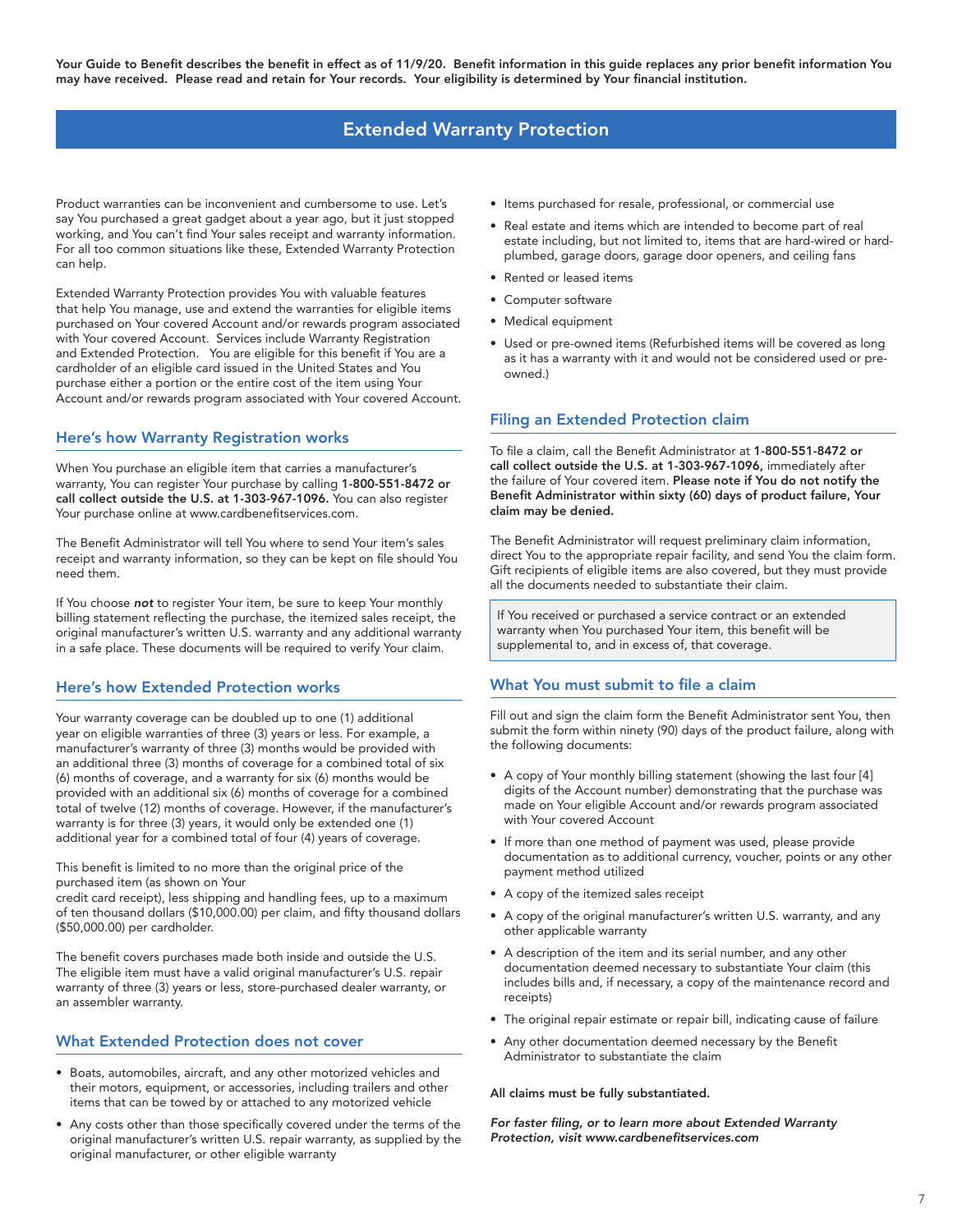# How You will be reimbursed

If You have substantiated Your claim and met the terms and conditions of the benefit, Your item will be replaced or repaired at the Benefit Administrator's discretion, but for no more than the original purchase price of the covered item, as recorded on Your credit card receipt, less shipping and handling fees, up to a maximum of ten thousand dollars (\$10,000.00) per claim, and a maximum of fifty thousand dollars (\$50,000.00) per cardholder. You will only be reimbursed up to the amount charged to Your Account or the program limit, whichever is less.

Under normal circumstances, reimbursement will occur within five (5) business days of the receipt and approval of all required documents.

If Your item is to be repaired, You may go to an authorized repair facility and file a claim for reimbursement. Only valid and reasonable repairs made at the manufacturer's authorized repair facility are covered.

In either case, the Benefit Administrator's payment, replacement, or repair made in good faith will fulfill the obligation under this benefit.

### **Definitions**

Account means Your credit or debit card Accounts.

Eligible Person means a cardholder who pays for their purchase by using their eligible Account and/or rewards program associated with their covered Account.

You or Your means an Eligible Person who purchase their item with their eligible Account and/or rewards program associated with their covered Account.

### Additional provisions for Extended Protection

- Ï • Signed or pinned transactions are covered as long as You use Your eligible card to secure the transaction.
- You shall do all things reasonable to avoid or diminish any loss

covered by this benefit. This provision will not be unreasonably applied to avoid claims.

- If You make any claim knowing it to be false or fraudulent in any respect, no coverage shall exist for such claim, and Your benefit may be cancelled. Each cardholder agrees that representations regarding claims will be accurate and complete. Any and all relevant provisions shall be void in any case of fraud, intentional concealment, or misrepresentation of material fact.
- No legal action for a claim may be brought against the Provider until sixty (60) days after the Provider receives Proof of Loss. No legal action against the Provider may be brought more than two (2) years after the time for giving Proof of Loss. Further, no legal action may be brought against the Provider unless all the terms of the Guide to Benefits have been complied with fully.
- This benefit is provided to eligible cardholders at no additional cost. The terms and conditions contained in this Guide to Benefits may be modified by subsequent endorsements. Modifications to the terms and conditions may be provided via additional Guide to Benefits mailings, statement inserts, statement messages or electronic notification. The benefits described in this Guide will not apply to cardholders whose Accounts have been suspended or cancelled.
- Termination dates may vary by financial institutions. Your financial institution can cancel or non-renew the benefits for cardholders, and if they do, they will notify You at least thirty (30) days in advance. Indemnity Insurance Company of North America ("Provider") is the underwriter of these benefits and is solely responsible for its administration and claims. The Benefit Administrator provides services on behalf of the Provider.
- After the Benefit Administrator has paid Your claim, all Your rights and remedies against any party in respect of this claim will be transferred to the Benefit Administrator to the extent of the payment made to You. You must give the Benefit Administrator all assistance as may reasonably be required to secure all rights and remedies.
- This benefit does not apply to the extent that trade or economic sanctions or other laws or regulations prohibit the provision of insurance, including, but not limited to, the payment of claims.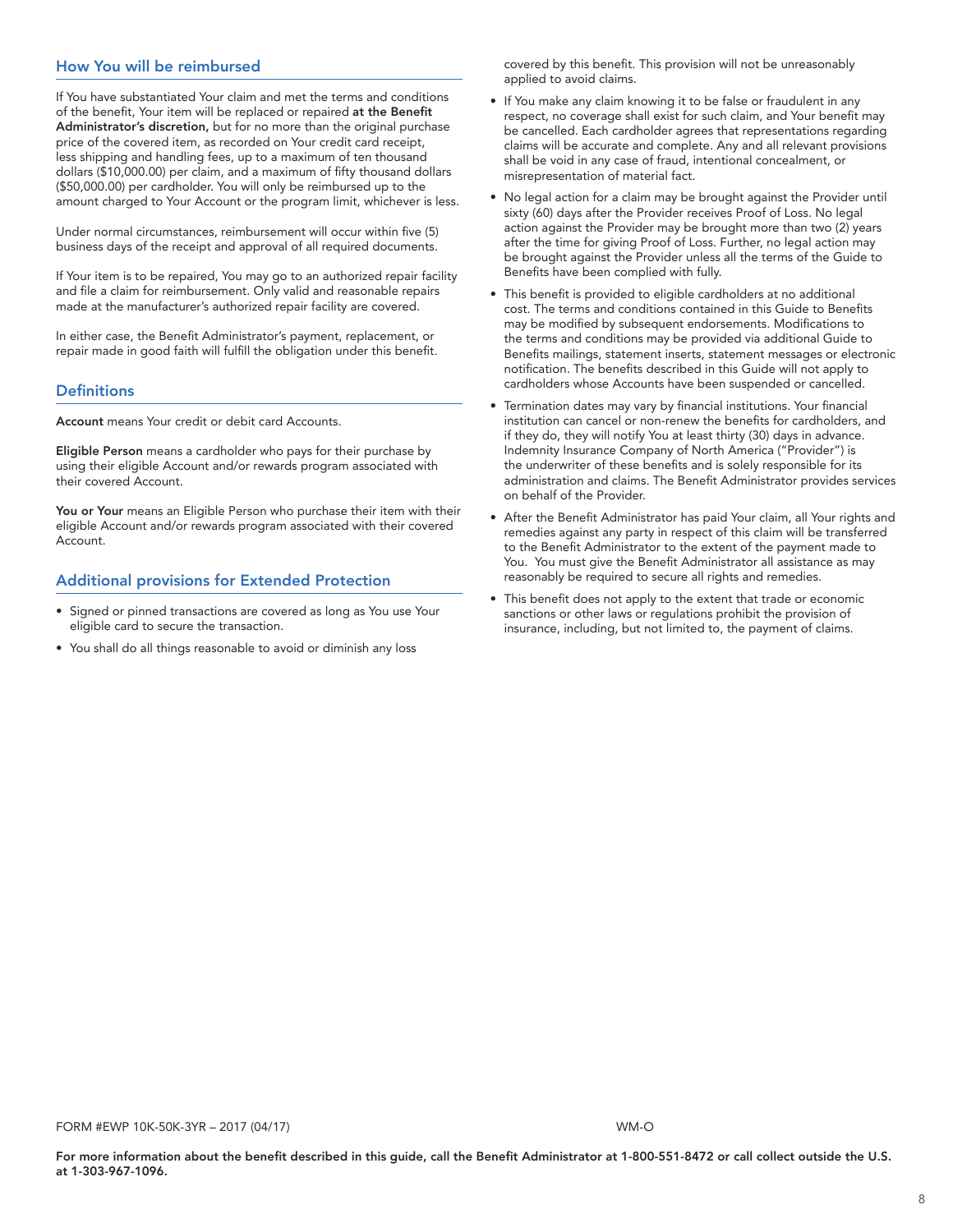# Lost Luggage Reimbursement

<span id="page-8-0"></span>Have You ever been waiting for Your Checked Luggage to come around the belt only to find that it has been lost by Your airline?

Fortunately, Lost Luggage Reimbursement is here to help. With Lost Luggage Reimbursement, You can be reimbursed for the difference between the "value of the amount claimed" and the Common Carrier's payment up to three thousand dollars (\$3,000.00) per Covered Trip (for New York residents, coverage is limited to two thousand dollars (\$2,000.00) per bag), provided the Checked Luggage and/or Carry-on Baggage and/or its contents was lost due to theft or misdirection by the Common Carrier. "Value of the amount claimed" is the lesser of the following three amounts: the original purchase price of the item(s), the actual cash value of the item(s) at the time of theft or misdirection (with appropriate deduction for depreciation), and the cost to replace the item(s).

You and Your Immediate Family Members are all eligible for this benefit when You take a Covered Trip and pay for the cost of Your Common Carrier tickets with Your eligible card issued in the United States and/ or rewards program associated with Your covered Account. To be eligible for coverage, You must purchase a portion or the entire cost of the Covered Trip with Your covered Account and/or rewards program associated with Your covered Account. Only Your Checked Luggage and/or Carry-On Baggage and/or its contents is covered.

This benefit is supplemental to and excess of any collectible insurance and/or collectible reimbursement from any other source. The Benefit Administrator will refund the excess amount once all other reimbursement has been exhausted up to the limit of liability.

Please Note: You must take all reasonable means to protect, save and/ or recover Your Checked Luggage and/or Carry-on Baggage and/or its contents at all times.

### What is not covered?

Luggage Reimbursement does not apply to loss or theft of the following items:

- Automobiles, automobile accessories and/or equipment, motorcycles, motors, bicycles (except when checked with the Common Carrier), boats, or other vehicles or conveyances
- Contact lenses, eyeglasses, sunglasses, hearing aids, artificial teeth, dental bridges, and prosthetic limbs
- Money, securities, credit or debit cards, checks, and travelers' checks
- Tickets, documents (travel or otherwise), keys, coins, deeds, bullion, stamps, perishables, consumables, perfume, cosmetics, rugs and carpets, animals, cameras, sporting equipment, and household furniture
- Property shipped as freight or shipped prior to the Covered Trip departure date
- Items specifically identified or described in and insured under any other insurance policy
- Losses arising from confiscation or expropriation by any government or public authority or detention by customs or other officials
- Losses resulting from abuse, fraud, hostilities of any kind (including, but not limited to, war, invasion, rebellion, or insurrection)
- Business items (items that are used in the purchase, sale, production, promotion, or distribution of goods or services including but not limited to, manuals, computers and their accessories, software, data, facsimile, samples, collateral materials, etc.), cellular telephones, or art objects

# How to file a Lost Luggage Reimbursement claim

Immediately notify the Common Carrier to begin their claims process if Your luggage and/or its contents are lost or stolen.

Within twenty (20) days of the date Your luggage is lost or stolen, and You have notified the Common Carrier and begun their claims process, call the Benefit Administrator at 1-800-757-1274, or call collect outside the U.S. at 1-804-673-6496. The Benefit Administrator will ask You for some preliminary claim information and send You a special claim form. If You do not notify the Benefit Administrator within twenty (20) days of the date the luggage was lost or stolen, Your claim may be denied.

Within ninety (90) days of the date Your luggage was lost or stolen, return Your claim form and the requested documentation below to the address provided by the Benefit Administrator:

- A copy of Your monthly billing statement or the travel itinerary (showing the last four [4] digits of the Account number) confirming the Common Carrier ticket was charged to the covered Account and/ or rewards program associated with Your covered Account
- If more than one method of payment was used, please provide documentation as to additional currency, voucher, points or any other payment method utilized
- A copy of ticketing by the Common Carrier, including but not limited to itinerary, boarding pass, or used ticket stub
- A copy of any check, settlement, denial or explanation of coverage issued by the Common Carrier together with a copy of the Common Carrier's completed claim form, a list of the items lost and their value, and a copy of the luggage claim check (if applicable)
- A copy of Your insurance policy's Declarations Page (if applicable) to confirm Your deductible (Declarations Page means the document(s) in Your insurance policy that lists names, coverages, limits, effective dates and deductibles)
- A copy of any settlement of the loss or theft from Your primary insurance
- Any other documentation deemed necessary by the Benefit Administrator to substantiate the loss or theft

#### For faster filing, or to learn more about Lost Luggage Reimbursement visit www.eclaimsline.com

If You have personal insurance (i.e., homeowner's, renter's, or other insurance applicable to the lost or stolen luggage or contents), You are required to file a claim with Your insurance company and submit a copy of any claim settlement along with Your completed claim form.

If the claim amount is within Your personal insurance deductible, the Benefit Administrator may, at its discretion, deem a copy of Your personal insurance Declarations Page to be sufficient.

### Transference of claims

After the Benefit Administrator has paid Your claim of loss or theft under this reimbursement benefit, all Your rights and remedies against any party in respect of this loss or damage will be transferred to the Benefit Administrator to the extent of the payment made to You. You must give the Benefit Administrator all assistance as may reasonably be required to secure all rights and remedies.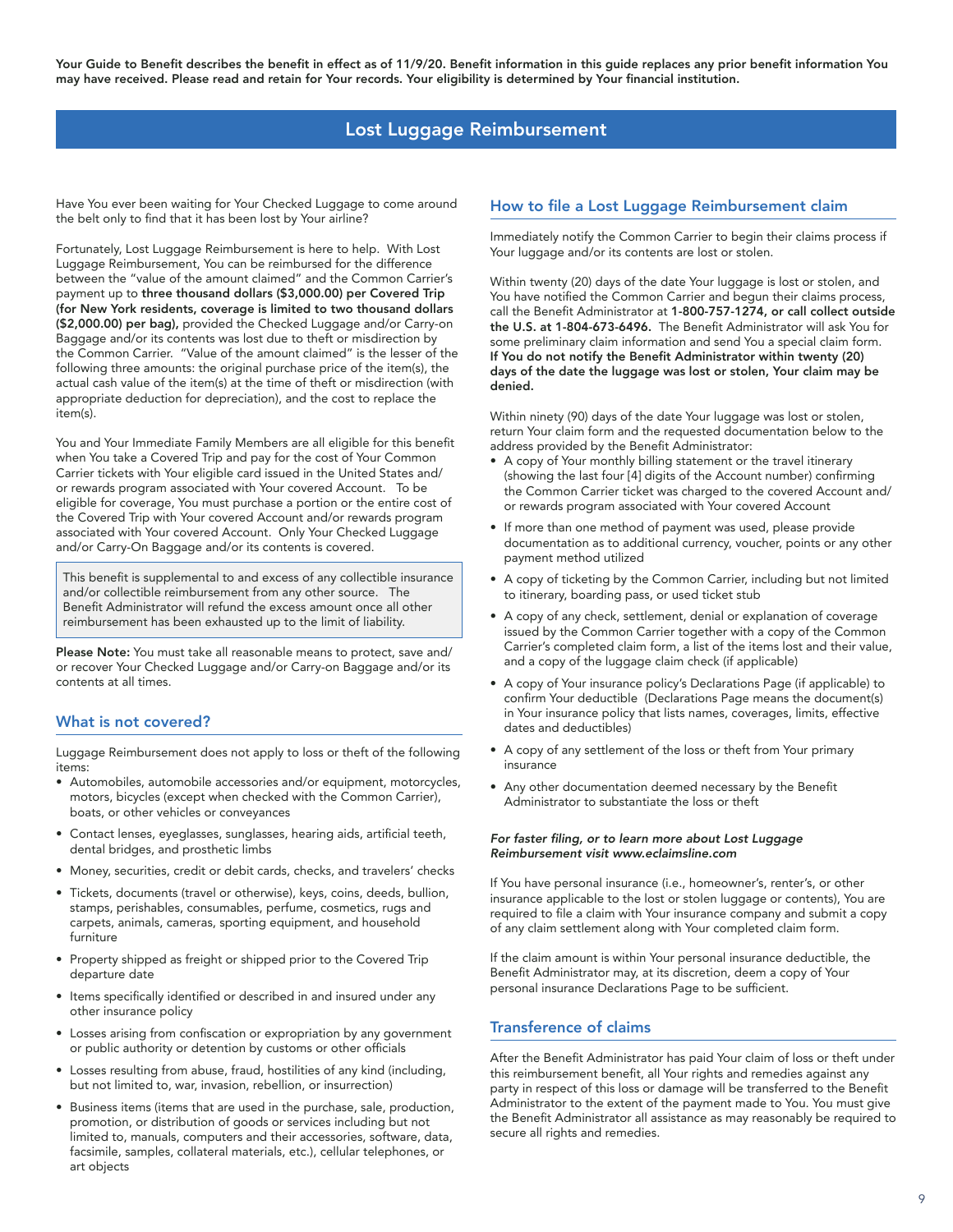Account means Your credit or debit card Accounts.

Carry-on Baggage means the baggage which You personally carry onto the Common Carrier and for which You retain responsibility.

Checked Luggage means suitcases or other containers specifically designed for carrying personal belongings, for which a claim check has been issued to You by a Common Carrier.

Common Carrier means any land, water, or air conveyance operated under a license for the transportation of passengers for hire and for which a ticket must be purchased prior to commencing travel. Common Carrier does not include taxis, limousine services, or commuter rail or commuter bus lines.

Covered Trip means a trip while the Eligible Person is riding on a Common Carrier as a passenger and not as a pilot, operator or crew member, for which the expense has been charged to Your eligible Account and/or rewards program associated with Your covered Account, and which is not less than five (5) consecutive days but does not exceed sixty (60) consecutive days in duration.

Eligible Person means a cardholder who pays for their Covered Trip by using their eligible Account and/or rewards program associated with their covered Account.

Immediate Family Member means Your Spouse or legally dependent children under age eighteen (18), [twenty-five (25) if enrolled as a fulltime student at an accredited university].

Spouse includes Your domestic partner which is a person who is at least 18 years of age and who during the last twelve months: 1) has been in a committed relationship with the cardholder; (2) has been the cardholder's sole spousal equivalent; (3) has resided in the same household as the cardholder; and (4) has been jointly responsible with the cardholder for each other's financial obligations and who intends to continue the relationship as stated above indefinitely.

You or Your means an Eligible Person or Your Immediate Family Members who charged a portion of their Covered Trip to Your eligible Account and/or rewards program associated with Your covered Account.

### Additional provisions for Lost Luggage Reimbursement

- Signed or pinned transactions are covered as long as You use Your eligible card to secure the transaction.
- You shall do all things reasonable to avoid or diminish any loss covered by this benefit. This provision will not be unreasonably applied to avoid claims.
- If you make any claim knowing it to be false or fraudulent in any respect, no coverage shall exist for such claim, and Your benefit may be cancelled. Each cardholder agrees that representations regarding claims will be accurate and complete. Any and all relevant provisions shall be void in any case of fraud, intentional concealment, or misrepresentation of material fact.
- No legal action for a claim may be brought against the Provider until sixty (60) days after the Provider receives Proof of Loss. No legal action against the Provider may be brought more than two (2) years after the time for giving Proof of Loss. Further, no legal action may be brought against the Provider unless all the terms of the Guide to Benefits have been complied with fully.
- This benefit is provided to eligible cardholders at no additional cost. The terms and conditions contained in this Guide to Benefits may be modified by subsequent endorsements. Modifications to the terms and conditions may be provided via additional Guide to Benefits mailings, statement inserts, statement messages or electronic notification. The benefits described in this Guide will not apply to cardholders whose Accounts have been suspended or cancelled.
- Termination dates may vary by financial institutions. Your financial institution can cancel or non-renew the benefits for cardholders, and if they do, they will notify You at least thirty (30) days in advance. Indemnity Insurance Company of North America ("Provider") is the underwriter of these benefits and is solely responsible for its administration and claims. The Benefit Administrator provides services on behalf of the Provider.
- After the Benefit Administrator has paid Your claim, all Your rights and remedies against any party in respect of this claim will be transferred to the Benefit Administrator to the extent of the payment made to You. You must give the Benefit Administrator all assistance as may reasonably be required to secure all rights and remedies.
- This benefit does not apply to the extent that trade or economic sanctions or other laws or regulations prohibit the provision of insurance, including, but not limited to, the payment of claims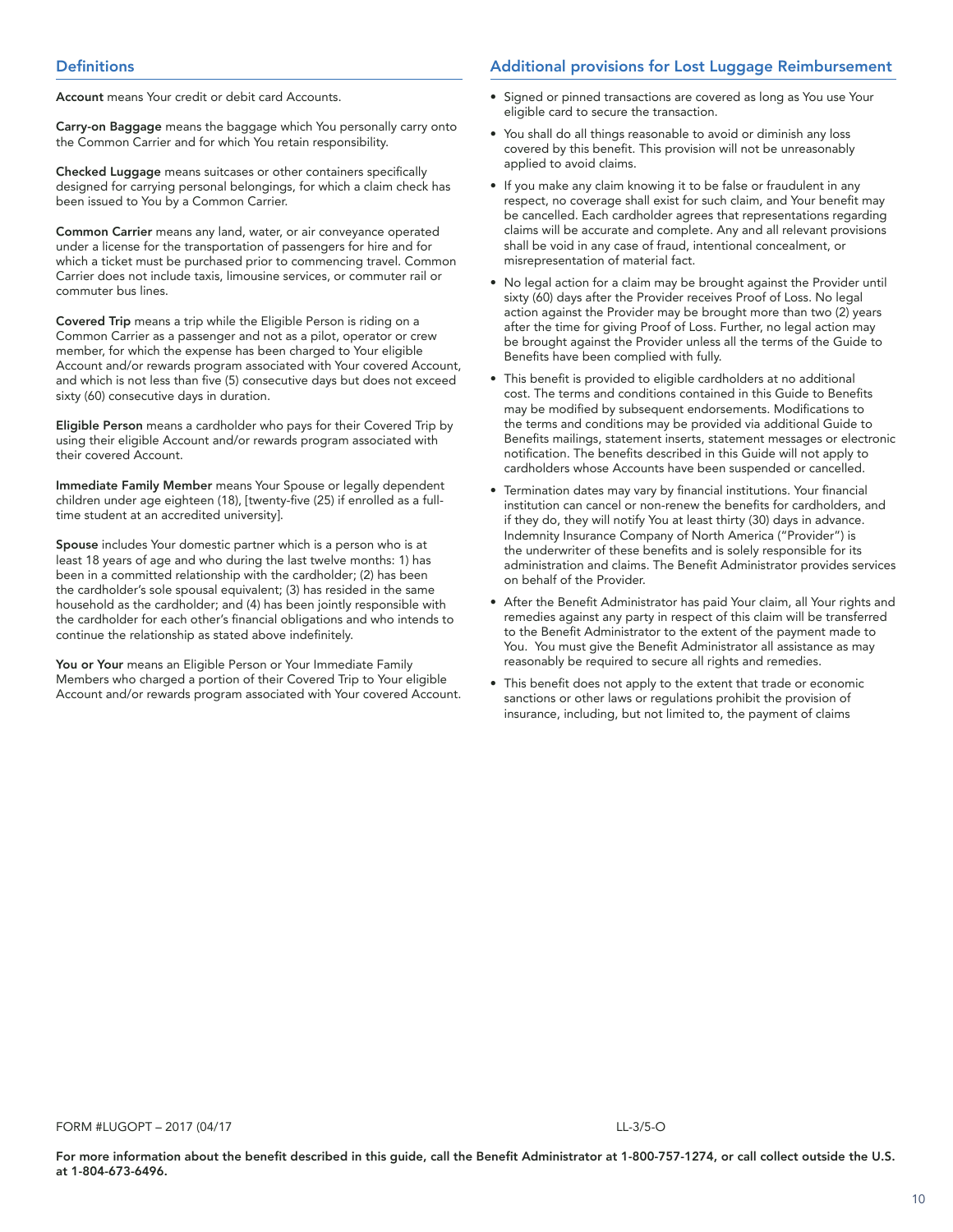# Travel and Emergency Assistance Services

<span id="page-10-0"></span>Emergencies can escalate quickly when You are traveling away from home. Something that is relatively straight forward when You are not traveling, like replacing prescription medication, can be a difficult task when You are dealing with local laws or language barriers. Travel and Emergency Assistance Services are made available to help You in case of an emergency while You are traveling away from home. The Benefit Administrator can connect You with the appropriate local emergency and assistance resources available, 24 hours a day, 365 days a year.

Please note that due to occasional issues such as distance, location, or time, neither the Benefit Administrator nor its service providers can be responsible for the availability, use, cost, or results of any medical, legal, transportation, or other services.

### What are Travel and Emergency Assistance Services and how do I use these services when I need them?

Travel and Emergency Assistance Services are made available to You, if You are a cardholder of an eligible card issued in the United States. Your spouse and children (dependents under 22 years old) are also eligible to use these services.

Travel and Emergency Assistance Services provide assistance and referral only. You are responsible for the cost of any actual medical, legal, transportation, cash advance, or other services or goods provided.

To use the services, simply call the toll-free, 24-hour Benefit Administrator line at 1-800-992-6029.

If You are outside the United States, call collect at 1-804-673-1675.

### What are the specific services and how can they help me?

- Emergency Message Service can record and relay emergency messages for travelers or their immediate family members. The Benefit Administrator will use reasonable efforts to relay emergency messages in accordance with benefit guidelines and limitations, but cannot take responsibility for the failure to transmit any message successfully. All costs are Your responsibility.
- Medical Referral Assistance provides medical referral, monitoring, and follow-up. The Benefit Administrator can give You names of local English-speaking doctors, dentists, and hospitals; assign a doctor to consult by phone with local medical personnel, if necessary, to monitor Your condition; keep in contact with Your family, and provide continuing liaison; and help You arrange medical payments from Your personal account. All costs are Your responsibility.
- Legal Referral Assistance can arrange contact with English-speaking attorneys and U.S. embassies and consulates if You're detained by local authorities, have a car accident, or need legal assistance. In addition, the Benefit Administrator can coordinate bail payment from Your personal account. The Benefit Administrator can also follow up to make sure bail has been properly handled. All costs are Your

#### responsibility.

- Emergency Transportation Assistance can help You make all the necessary arrangements for emergency transportation home or to the nearest medical facility. This includes arranging to bring Your Young children home and helping You stay in contact with family members or employers during the emergency. In the case of a death, the Benefit Administrator can make arrangements to repatriate the remains. All costs are Your responsibility.
- Emergency Ticket Replacement helps You through Your carrier's lost ticket reimbursement process and assists in the delivery of a replacement ticket to You, should You lose Your ticket. All costs are Your responsibility.
- Lost Luggage Locator Service can help You through the Common Carrier's claim procedures or can arrange shipment of replacement items if an airline or Common Carrier loses Your checked luggage. You are responsible for the cost of any replacement items shipped to You.
- Emergency Translation Services provides telephone assistance in all major languages and helps find local interpreters, if available, when You need more extensive assistance. All costs are Your responsibility.
- Prescription Assistance and Valuable Document Delivery Arrangements – can help You fill or replace prescriptions, subject to local laws, and can arrange pickup and delivery of Your prescriptions filled for You at local pharmacies. It can also help transport critical documents that You may have left at Your home or elsewhere. All costs are Your responsibility.
- Pre-Trip Assistance can give You information on Your destination before You leave such as ATM locations, currency exchange rates, weather reports, health precautions, necessary immunizations, and required passport visas.

### **Definitions**

Common Carrier means any mode of transportation by land, water or air operating for hire under a license to carry passengers for which a ticket must be purchased prior to travel. Does not include taxi, limousine service, commuter rail or commuter bus lines.

You or Your means an eligible person whose name is embossed on an eligible U.S. issued card, and You reside in the United States.

### Additional Provisions for Travel and Emergency Assistance Services

This benefit is provided to eligible cardholders at no additional cost. The terms and conditions contained in this Guide to Benefits may be modified by subsequent endorsements. Modifications to the terms and conditions may be provided via additional Guide to Benefits mailings, statement inserts, statement messages or electronic notification. The benefits described in this Guide to Benefits will not apply to cardholders whose accounts have been suspended or cancelled.

FORM #VTEAS – 2017 (Stand 04/17) TEAS-O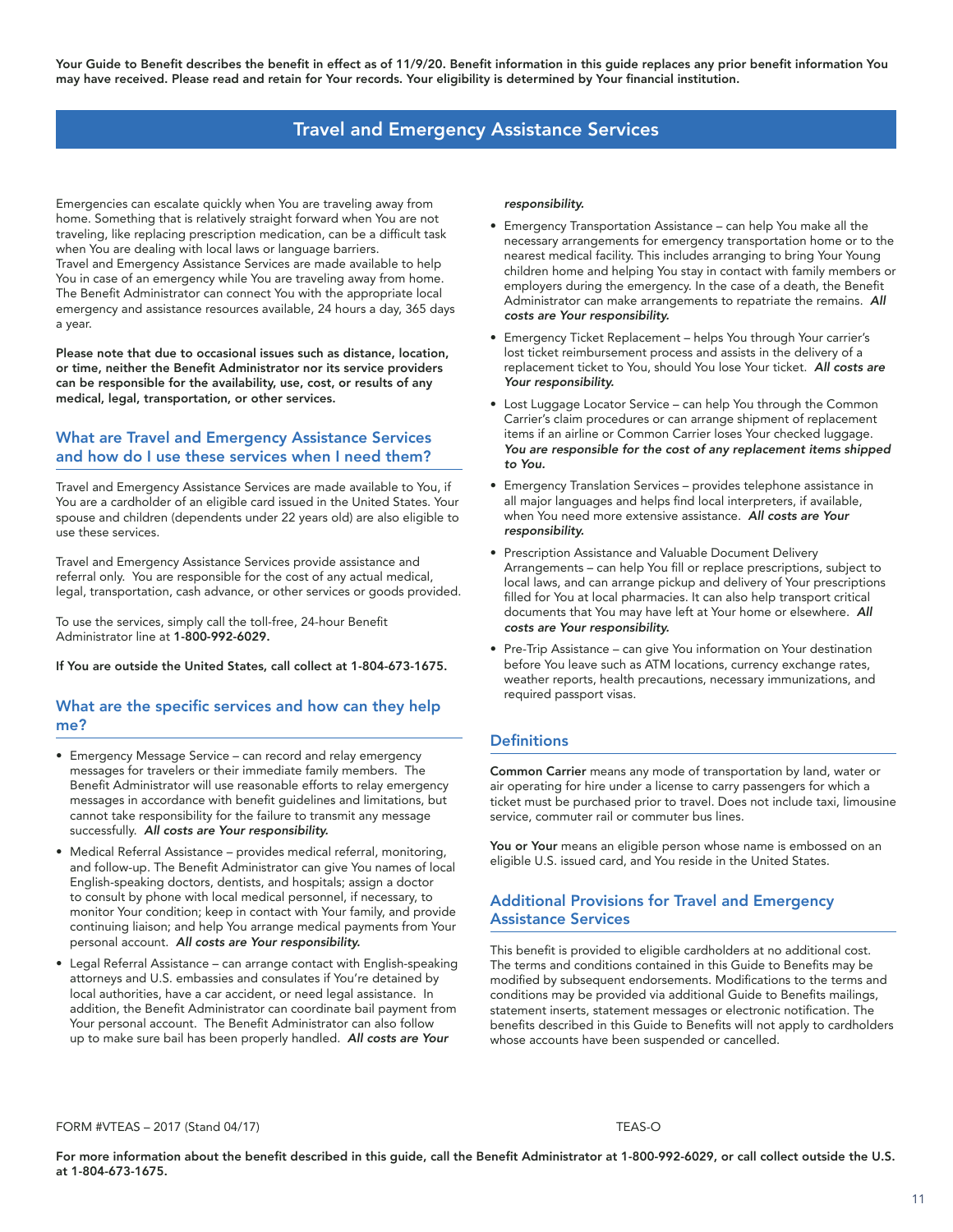# Travel Accident Insurance Description of Coverage

<span id="page-11-0"></span>Principal Sum: \$500,000.00

#### THIS IS AN ACCIDENTAL DEATH AND DISMEMBERMENT ONLY POLICY AND DOES NOT PAY BENEFITS FOR LOSS FROM SICKNESS

This Description of Coverage is provided to all eligible [Insert Card Type] cardholders and replaces any and all Descriptions of Coverage previously issued to the insured with respect to insurance described herein.

# Eligibility and Period of Coverage

As a [Insert Card Type] cardholder, you are covered beginning on 11/9/20 or the date your credit card is issued, whichever is later.

You and your dependents\* become covered automatically when the entire Common Carrier fare is charged to your covered [Insert Card Type] card account ("Covered Person"). It is not necessary to notify the financial institution, the Insurance Company, or the Plan Administrator when tickets are purchased. Coverage ends when the policy is terminated.

\* Your spouse, unmarried dependent child(ren), under age 19 (25 if a full-time student). No age limit for incapacitated child. Incapacitated child means a child incapable of self-sustaining employment by reason of mental retardation or physical handicap, and chiefly dependent on you for support and maintenance. Dependent child(ren) receive fifty percent (50%) of your benefit amount.

### **Benefits**

Subject to the terms and conditions, if a Covered Person's accidental bodily Injury occurs while on a Covered Trip and results in any of the following Losses within one (1) year after the date of the accident, the Insurance Company will pay the following percentage of the Principal Sum for accidental Loss of:

| One hand or one foot and the sight of one eye  100% |  |
|-----------------------------------------------------|--|
|                                                     |  |
|                                                     |  |
|                                                     |  |
|                                                     |  |

In no event will multiple charge cards obligate the Insurance Company in excess of the stated benefit for any one Loss sustained by a Covered Person as a result of any one accident. The maximum amount payable for all Losses due to the same accident is the Principal Sum.

### **Definitions**

Loss means actual severance through or above the wrist or ankle joints with regard to hands and feet; entire and irrevocable loss of sight, speech or hearing; actual severance through or above the metacarpophalangeal joints with regard to thumb and index fingers. The life benefit provides coverage in the event of a Covered Person's death. If a Covered Person's body has not been found within one (1) year of disappearance, stranding, sinking, or wreckage of any Common Carrier in which the Covered Person was covered as a passenger, then it shall be presumed, subject to all other provisions and conditions of this coverage, the Covered Person suffered loss of life.

Injury means bodily injury or injuries, sustained by the insured person which are the direct cause of Loss, independent of disease cause of Loss, independent of disease or bodily infirmity, and occurring while the Covered Person is covered under this policy, while the insurance is in force.

Covered Trip means a trip (a) while the Covered Person is riding on a Common Carrier as a passenger and not as a pilot, operator, or crew member and (b) charged to your [Insert Card Type] card; and (c) that begins and ends at the places designated on the ticket purchased for the trip. Covered Trip will also include travel on a Common Carrier (excluding aircraft), directly to, from, or at any Common Carrier terminal, which travel immediately precedes departure to or follows arrival at the destination designated on the ticket purchased for the Covered Trip.

Common Carrier means any scheduled airline, land, or water conveyance licensed for transportation of passengers for hire.

Exclusions: No payment will be made for any Loss that occurs in connection with, or is the result of: (a) suicide, attempted suicide, or intentionally self-inflicted injury; (b) any sickness or disease; (c) travel or flight on any kind of aircraft or Common Carrier except as a fare-paying passenger in an aircraft or on a Common Carrier operated on a regular schedule for passenger service over an established route; or (d) war or act of war, whether declared or undeclared.

Beneficiary: Benefit for Loss of life is payable to your estate, or to the beneficiary designated in writing by you. All other benefits are payable to you.

Notice of Claim: Written notice of claim, including your name and reference to [Insert Card Type] should be mailed to the Plan Administrator within twenty (20) days of a covered Loss or as soon as reasonably possible. The Plan Administrator will send the claimant forms for filing proof of Loss.

The Cost: This travel insurance is purchased for you by your financial institution.

Description of Coverage: This description of coverage details material facts about a Travel Accident Insurance Policy which has been established for you and is underwritten by Virginia Surety Company, Inc. Please read this description carefully. All provisions of the plan are in the master policy form number, VSC-VCC-01 (2/00). Any difference between the policy and this description will be settled according to the provisions of the policy.

Questions: Answers to specific questions can be obtained by writing to the Plan Administrator: cbsi Card Benefit Services 550 Mamaroneck Avenue, Suite 309 Harrison, NY 10528

### Underwritten by:

Virginia Surety Company, Inc. 175 West Jackson Blvd. Chicago, IL 60604

# Additional Provisions for Travel Accident Insurance

Travel Accident Insurance is provided under a master policy of insurance issued by Virginia Surety Company, Inc. (herein referred to as Company).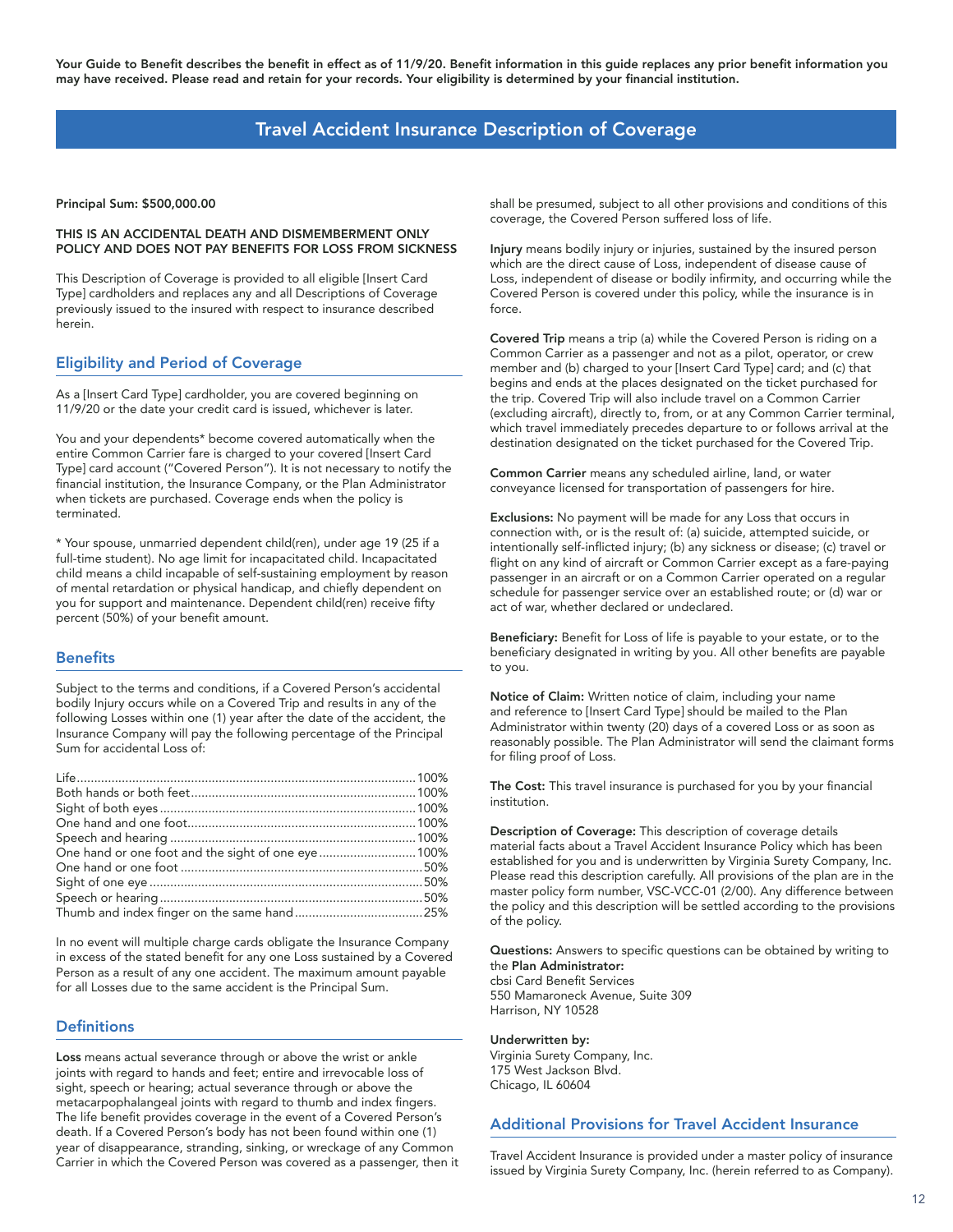We reserve the right to change the benefits and features of all these programs.

The financial institution or the Company can cancel or choose not to renew the Insurance coverages for all Insureds. If this happens, the financial institution will notify the accountholder at least 30 days in advance of the expiration of the policy. Such notices need not be given if substantially similar replacement coverage takes effect without interruption and is provided by the same insurer. Insurance benefits will still apply to Covered Trips commenced prior to the date of such cancellation or non-renewal, provided all other terms and conditions of coverage are met. Travel Accident Insurance does not apply if your [Insert Card Type] privileges have been suspended or cancelled. However, insurance benefits will still apply to Covered Trips commenced prior to the date that your account is suspended or cancelled provided all other terms and conditions of coverage are met.

Coverage will be void if, at any time, the accountholder has concealed or misrepresented any material fact or circumstance concerning this coverage or the subject thereof or the accountholder's interest herein, or in the case of any fraud or false swearing by the Insured relating thereto. No person or entity other than the accountholder shall have any legal or equitable right, remedy, or claim for insurance proceeds and/or damages under or arising out of this coverage.

No action at law or in equity shall be brought to recover on this coverage prior to the expiration of sixty (60) days after proof of Loss has been furnished in accordance with the requirements of this Description of Coverage.

The Company, at its expense, has the right to have you examined as often as reasonably necessary while a claim is pending. The Company may also have an autopsy made unless prohibited by law.

### State Amendments

For Illinois Residents Only: The following statement is added: If a Covered Person recovers expenses for sickness or injury that occurred due to the negligence of a third party, the Company has the right to first reimbursement for all benefits the Company paid from any and all damages collected from the negligent third party for those same expenses whether by action at law, settlement, or compromise, by the Covered Person, the Covered Person's parents if the Covered Person is a minor, or the Covered Person's legal representative as a result of that sickness or injury. You are required to furnish any information or assistance, or provide any documents that we may reasonably require in order to exercise our rights under this provision. This provision applies whether or not the third party admits liability.

ADD (10/07)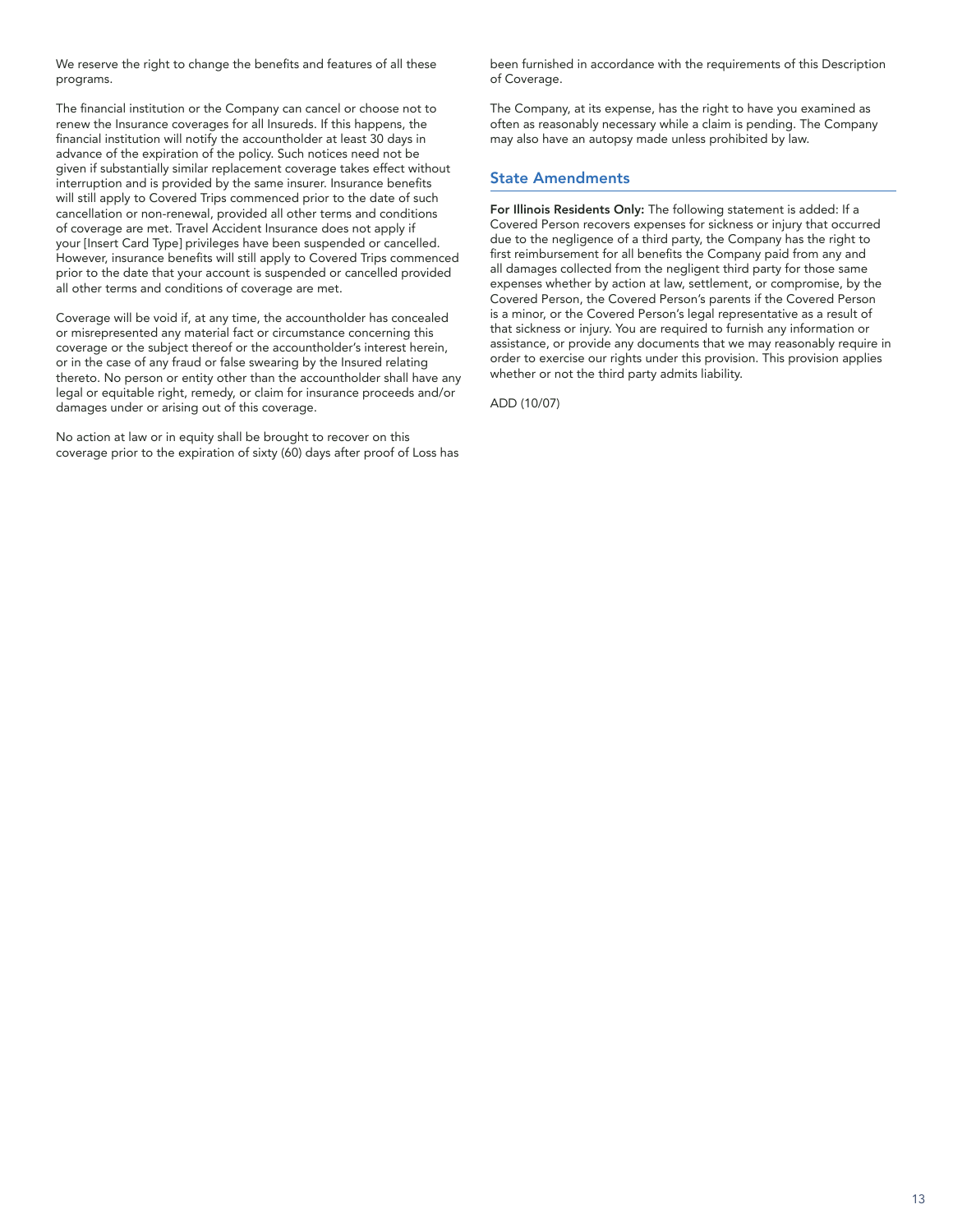# Auto Rental Collision Damage Waiver

<span id="page-13-0"></span>No cardholder wants to incur the expense of repairing or replacing a rented car. But accidents do happen, and vehicles do get stolen. No matter what happens to Your rental car, You can be covered with Auto Rental Collision Damage Waiver. Auto Rental Collision Damage Waiver reimburses You for damages caused by theft or collision -- up to the Actual Cash Value of most rented cars. Auto Rental Collision Damage Waiver covers no other type of loss. For example, in the event of a collision involving Your rented vehicle, damage to any other driver's car or the injury of anyone or anything is not covered. Rental periods of fifteen (15) consecutive days within Your country of residence, and thirtyone (31) consecutive days outside it, are both covered. (Longer rental periods, however, are not covered.)

You are eligible for this benefit if Your name is embossed on an eligible card issued in the United States and You use it to initiate and complete Your entire car rental transaction. Only You as the primary car renter and any additional drivers permitted by the Rental Car Agreement are covered.

# How Auto Rental Collision Damage Waiver works with other insurance

Auto Rental Collision Damage Waiver covers theft, damage, valid lossof-use charges imposed and substantiated by the auto rental company, administrative fees and reasonable and customary towing charges, due to a covered theft or damage to the nearest qualified repair facility.

If You do have personal automobile insurance or other insurance that covers theft or damage, this benefit reimburses You for the deductible portion of Your car insurance or other insurance, along with any unreimbursed portion of administrative and loss-of-use charges imposed by the car rental company, as well as reasonable towing charges while the car was Your responsibility.

If You do not have personal automobile insurance or any other insurance, the benefit reimburses You for covered theft, damage, or administrative and loss-of-use charges imposed by the rental company, as well as reasonable towing charges that occur while You are responsible for the vehicle.

If You are renting outside of Your country of residence, the coverage provided under this benefit is primary and reimburses You for covered theft, damage, or administrative and loss-of-use charges imposed by the rental company, as well as reasonable towing charges that occur while You are responsible for the vehicle.

# How to use Auto Rental Collision Damage Waiver

- 1. Use Your card to initiate and complete Your entire car rental transaction.
- 2. Review the auto rental agreement and decline the rental company's collision damage waiver (CDW/LDW) option, or a similar provision, as accepting this coverage will cancel out Your benefit. If the rental company insists that You purchase their insurance or collision damage waiver, call the Benefit Administrator for assistance at 1-800-348- 8472. Outside the United States, call collect at 1-804-673-1164.

#### Before You leave the lot, be sure to check the car for any prior damage.

This benefit is in effect during the time the rental car is in Your (or an authorized driver's) control, and it terminates when the rental company reassumes control of their vehicle.

This benefit is available in the United States and most foreign countries (with the exception of Israel, Jamaica, the Republic of Ireland or Northern Ireland). However, this benefit is not available where precluded by law, or where it's in violation of the territory terms of the auto rental agreement, or when prohibited by individual merchants. Because regulations vary outside the United States, check with Your auto rental company and the Benefit Administrator before You travel, to be sure that Auto Rental Collision Damage Waiver will apply.

### Vehicles not covered

Certain vehicles are not covered by this benefit, they consist of: expensive, exotic, and antique cars; cargo vans; certain vans; vehicles with an open cargo bed; trucks; motorcycles; mopeds; motorbikes; limousines; and recreational vehicles.

Examples of expensive or exotic cars are the Alfa Romeo, Aston Martin, Bentley, Corvette, Ferrari, Jaguar, Lamborghini, Lotus, Maserati, Maybach, McLaren, Porsche, Rolls Royce, and Tesla. However, selected models of Audi, BMW, Mercedes-Benz, Cadillac, Infiniti, Land Rover, Lexus, Lincoln, and Range Rover *are* covered.

An antique car is defined as one that is over twenty (20) years old, or one that has not been manufactured for ten (10) years or more.

Vans are not covered. But those designed as small-group transportation vehicles (seating up to nine (9) people, including the driver) are covered.

If You have questions about a specific vehicle's coverage or organization where the vehicle is being reserved, call the Benefit Administrator at 1-800-348-8472, or call collect outside the United States at 1-804-673-1164.

# Related instances & losses not covered

- Any obligation You assume under any agreement (other than the deductible on Your personal auto policy)
- Any violation of the auto rental agreement or this benefit
- Injury of anyone, or damage to anything, inside or outside the Rental Vehicle
- Loss or theft of personal belongings
- Personal liability
- Expenses assumed, waived, or paid by the auto rental company, or its insurer
- The cost of any insurance, or collision damage waiver, offered by or purchased through the auto rental company
- Depreciation of the Rental Vehicle caused by the incident including, but not limited to, "diminished value"
- Expenses reimbursable by Your insurer, employer, or employer's insurance
- Theft or damage due to intentional acts, or due to the driver(s) being under the influence of alcohol, intoxicants, or drugs, or due to contraband, or illegal activities
- Wear and tear, gradual deterioration, or mechanical breakdown
- Items not installed by the original manufacturer
- Damage due to off-road operation of the Rental Vehicle
- Theft or damage due to hostility of any kind (including, but not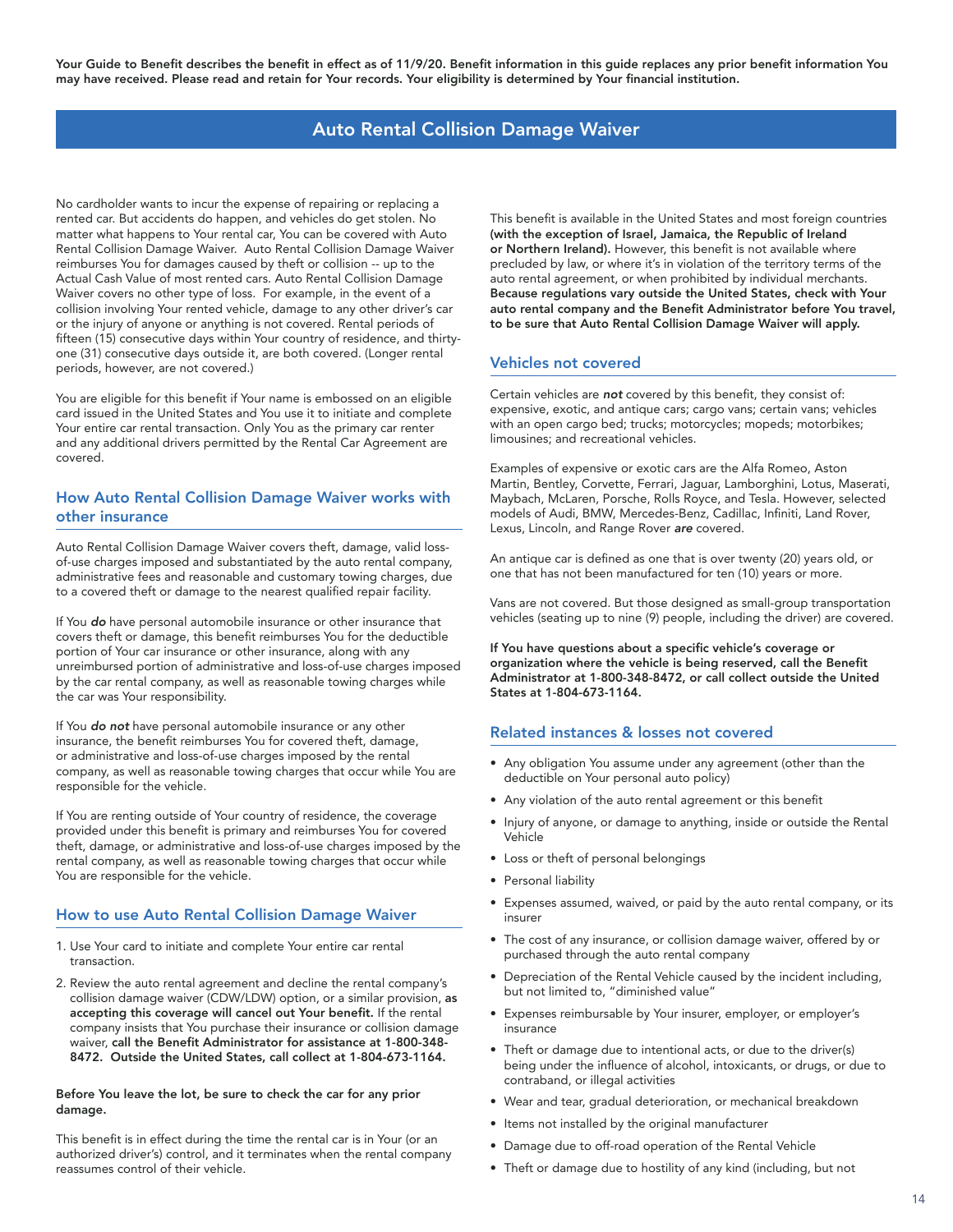limited to, war, invasion, rebellion, insurrection, or terrorist activities)

- Confiscation by authorities
- Vehicles that do not meet the definition of covered vehicles
- Rental periods that either exceed, or are intended to exceed, fifteen (15) consecutive days, within Your country of residence, or thirty-one (31) days outside Your country of residence
- Leases and mini leases
- Theft or damage as a result of the authorized driver's and/or cardholder's lack of reasonable care in protecting the Rental Vehicle before and/or after damage or theft occurs (for example, leaving the car running and unattended)
- Theft or damage reported more than forty-five (45) days\* after the date of the incident
- Theft or damage for which a claim form has not been received within ninety (90) days\* from the date of the incident
- Theft or damage for which all required documentation has not been received within three hundred and sixty-five (365) days after the date of the incident
- Theft or damage from rental transactions that originated in Israel, Jamaica, the Republic of Ireland, or Northern Ireland

\*Not applicable to residents in certain states

### Filing a claim

It is Your responsibility as a cardholder to make every effort to protect Your Rental Vehicle from damage or theft. If You have an accident, or Your Rental Vehicle has been stolen, immediately call the Benefit Administrator at 1-800-348-8472 to report the incident, regardless of whether Your liability has been established. Outside the United States, call collect at 1-804-673-1164.

You should report the theft or damage as soon as possible but no later than forty-five (45) days from the date of the incident.

The Benefit Administrator reserves the right to deny any claim containing charges that would not have been included, if notification occurred before the expenses were incurred. Thus, it's in Your best interest to notify the Benefit Administrator immediately after an incident. Reporting to any other person will not fulfill this obligation.

### What You must submit to file a claim

At the time of the theft or damage, or when You return the Rental Vehicle, ask Your car rental company for the following documents: • A copy of the accident report form

- A copy of the initial and final auto rental agreements (front and back)
- A copy of the repair estimate and itemized repair bill
- Two (2) photographs of the damaged vehicle, if available
- A police report, if obtainable
- A copy of the demand letter which indicates the costs You are responsible for and any amounts that have been paid toward the claim

Submit all of the above documents from the rental company, along with the following documents, to the Benefit Administrator:

- The completed and signed Auto Rental Collision Damage Waiver claim form (Important: This must be postmarked within ninety (90) days\* of the theft or damage date, even if all other required documentation is not yet available – or Your claim may be denied).
- A copy of Your monthly billing statement (showing the last 4 digits of the Account number) demonstrating that the entire rental transaction was made on Your eligible Account.
- A statement from Your insurance carrier (and/or Your employer or employer's insurance carrier, if applicable), or other reimbursement

showing the costs for which You are responsible, and any amounts that have been paid toward the claim. Or, if You have no applicable insurance or reimbursement, a statement of no insurance or reimbursement is required.

- A copy of Your primary insurance policy's Declarations Page (if applicable) to confirm Your deductible (This means the document(s) in Your insurance policy that lists names, coverages, limits, effective dates, and deductibles).
- Any other documentation required by the Benefit Administrator to substantiate the claim.

Finally, please note that all remaining documents must be postmarked within three hundred and sixty-five (365) days\* of the theft or damage date or Your claim may be denied.

\*Not applicable to residents of certain states.

For faster filing, or to learn more about Auto Rental Collision Damage Waiver, visit www.eclaimsline.com

### Finalizing Your claim

Your claim will typically be finalized within 15 (fifteen) days, after the Benefit Administrator has received all the documentation needed to substantiate Your claim.

### Transference of claims

Once Your claim has been paid, all Your rights and remedies against any party in regard to this theft or damage will be transferred to the Benefit Administrator, to the extent of the cost of payment made to You. You must give the Benefit Administrator all assistance as may reasonably be required to secure all rights and remedies.

### **Definitions**

Account means Your credit or debit card Accounts.

Actual Cash Value means the amount a Rental Vehicle is determined to be worth based on its market value, age and condition at the time of loss.

Eligible Person means a cardholder who pays for their auto rental by using their eligible Account.

Rental Car Agreement means the entire contract an eligible renter receives when renting a Rental Vehicle from a rental car agency which describes in full all of the terms and conditions of the rental, as well as the responsibilities of all parties under the contract.

Rental Vehicle means a land motor vehicle with four or more wheels as described in the participating organization's disclosure statement which the eligible renter has rented for the period of time shown on the Rental Car Agreement and does not have a manufacturer's suggested retail price exceeding the amount shown on the participating organization's disclosure statement

You or Your means an Eligible Person who uses their eligible card to initiate and complete the rental car transaction.

### Additional provisions for Auto Rental Collision Damage **Waiver**

- Signed or pinned transactions are covered as long as You use Your eligible Account to secure the transaction.
- You shall do all things reasonable to avoid or diminish any loss covered by this benefit. This provision will not be unreasonably applied to avoid claims.
- If You make any claim knowing it to be false or fraudulent in any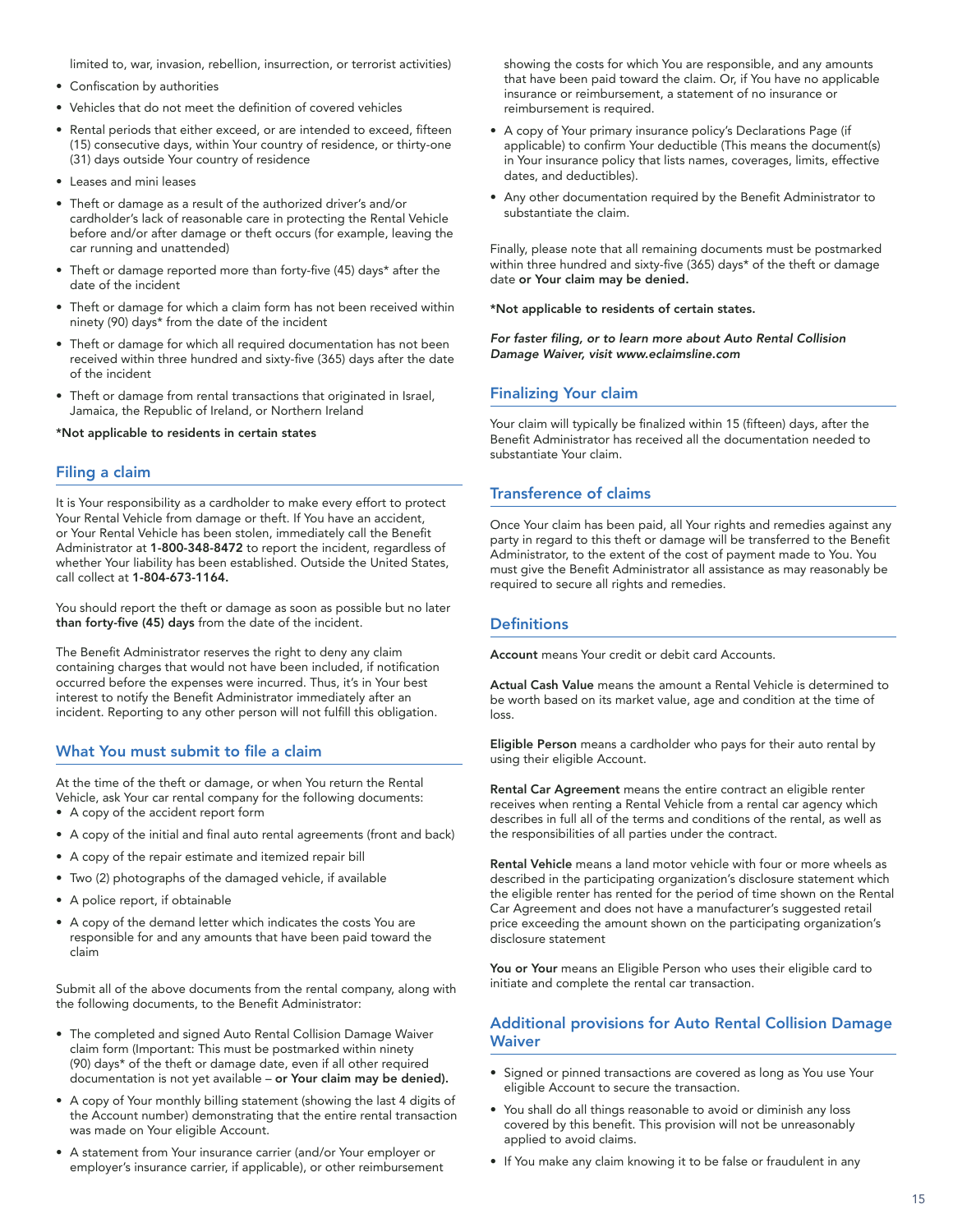respect, no coverage shall exist for such claim, and Your benefit may be cancelled. Each cardholder agrees that representations regarding claims will be accurate and complete. Any and all relevant provisions shall be void in any case of fraud, intentional concealment, or misrepresentation of material fact.

- No legal action for a claim may be brought against the Provider until sixty (60) days after the Provider receives Proof of Loss. No legal action against the Provider may be brought more than two (2) years after the time for giving Proof of Loss. Further, no legal action may be brought against the Provider unless all the terms of the Guide to Benefits have been complied with fully.
- This benefit is provided to eligible cardholders at no additional cost. The terms and conditions contained in this Guide to Benefits may be modified by subsequent endorsements. Modifications to the terms and conditions may be provided via additional Guide to Benefits mailings, statement inserts, statement messages or electronic notification. The benefits described in this Guide to Benefits will

not apply to cardholders whose Accounts have been suspended or cancelled.

- Termination dates may vary by financial institutions. Your financial institution can cancel or non-renew the benefits for cardholders, and if they do, they will notify You at least thirty (30) days in advance. Indemnity Insurance Company of North America ("Provider") is the underwriter of these benefits and is solely responsible for its administration and claims. The Benefit Administrator provides services on behalf of the Provider.
- After the Benefit Administrator has paid Your claim, all Your rights and remedies against any party in respect of this claim will be transferred to the Benefit Administrator to the extent of the payment made to You. You must give the Benefit Administrator all assistance as may reasonably be required to secure all rights and remedies.
- This benefit does not apply to the extent that trade or economic sanctions or other laws or regulations prohibit the provision of insurance, including, but not limited to, the payment of claims.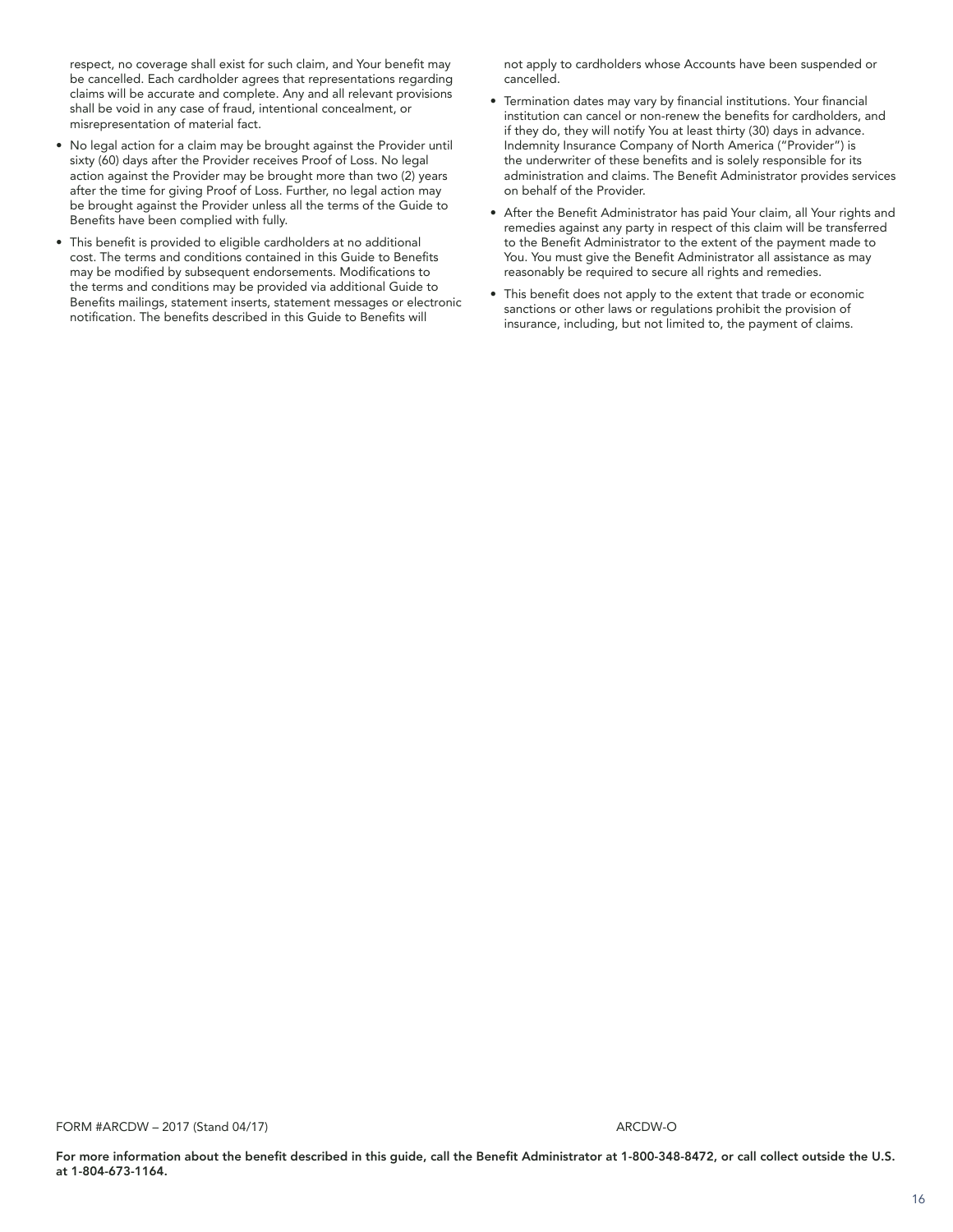# Trip Cancellation and Interruption

<span id="page-16-0"></span>Sometimes the unexpected happens and Your travel arrangements don't go as planned.

You've done a great job preparing for Your Trip. Your flights have been booked, You confirmed Your reservation with Your hotel and You even rented a car so You can sightsee. But what if You have to cancel Your trip because of the death of an Immediate Family Member? What if the airline You booked Your flight through declares bankruptcy? Fortunately, Trip Cancellation and Interruption benefits are available to help You with these unforeseen circumstances that could disrupt Your travel plans.

Trip Cancellation and Interruption benefits pay up to \$2,000.00 per Insured Person for the non-refundable Common Carrier ticket(s) that You paid for with Your covered Account and/or rewards programs associated with Your covered Account. You, Your spouse (or Domestic Partner) and Your Dependent Children are eligible for coverage if You charge the entire cost of the Trip using Your Account, less redeemable certificates, vouchers, or coupons, or rewards program associated with Your covered Account.

### The Trip Cancellation or Interruption must be caused by or result from:

- 1. The death, Accidental Bodily Injury, disease or physical illness of You or an Immediate Family Member of the Insured person; or
- 2. Default of the Common Carrier resulting from financial insolvency.

The death, Accidental injury, disease or physical illness must be verified by a Physician and must prevent You from traveling on the trip.

Note: Common Carriers may issue a credit voucher for the value of the unused ticket. A fee may be associated with changing or cancelling the ticket. Reimbursement of fee may be eligible at time of Loss. Most Common Carrier credit vouchers expire in one year. Proof of unused credit voucher can be submitted for reimbursement after expiration. Payment will not exceed either the actual Non-Refundable amount paid by the Insured Person for a Common Carrier passenger(s) fare(s), or up to \$2,000.00.

# The following exclusions apply to financial services Common Carrier Trip Cancellation/Trip Interruption only

No Trip Cancellation or Interruption benefits will be paid for Loss caused by or resulting from:

- A Pre-existing Condition
- Accidental Bodily Injuries arising from participation in interscholastic or professional sports events, racing or speed contests, or uncertified scuba diving
- Cosmetic surgery, unless such cosmetic surgery is rendered necessary as a result of a Loss covered under this policy
- The Insured Person or an Immediate Family Member being under the influence of drugs (except those prescribed and used as directed by a Physician) or alcohol
- The Insured Person or an Immediate Family Member: a) traveling against the advice of a Physician; or b) traveling while on a waiting list for specified medical treatment; or c) traveling for the purpose of obtaining medical treatment; or d) traveling in the third trimester (seventh month or after) of pregnancy
- Suicide, attempted suicide, or intentionally self-inflicted injuries
- Declared or undeclared war, but war does not include acts of terrorism
- An Insured Person's emotional trauma, mental or physical illness, disease, pregnancy, childbirth or miscarriage, bacterial or viral infection or bodily malfunctions, except physical illness or disease which prevent the Insured Person from traveling on a Covered Trip. This Exclusion does not apply to Loss resulting from an Insured Person's bacterial infection caused by an Accident or from Accidental consumption of a substance contaminated by bacteria.

# How to file a Trip Cancellation or Interruption claim

Within twenty (20) days of the Trip Cancellation or interruption or as soon as reasonably possible, You must provide (written) claim notice to the Plan Administrator. The Plan Administrator will ask You for some preliminary information and send You the appropriate claim forms. Failure to give notice within twenty (20) days will not invalidate or reduce any otherwise valid claim, if notice is given as soon as reasonably possible.

When the Plan Administrator receives notice of a claim, the Plan Administrator will send You forms for giving proof of Loss within fifteen (15) days. If You do not receive the forms, You should send the Plan Administrator a written description of the Loss.

Answers to specific questions can be obtained by writing to the Plan Administrator. To make a claim, please contact the Plan Administrator:

cbsi Card Benefit Services 550 Mamaroneck Avenue, Suite 309 Harrison, NY 10528

# Please return Your completed and signed claim form and the documents listed below as soon as possible to the Plan Administrator:

- A copy of Your monthly billing statement or the travel itinerary (showing the last four [4] digits of the Account number) confirming the Common Carrier ticket was purchased using the covered Account and/or rewards programs associated with Your covered Account.
- If more than one method of payment was used, please provide documentation as to additional currency, voucher, points or any other payment method utilized.
- Confirmation of the non-refundable amounts for the unused Common Carrier tickets and/or travel vouchers
- Confirmation that the tickets were cancelled with the Common Carrier
- A copy of the travel itinerary showing the passenger names and ticket cost
- Confirmation of the reason for the Trip Cancellation; (completed attached physician statement, confirmation of death of Immediate Family Member or documentation confirming any other cause of Loss)
- A copy of the cancellation or refund policies of the Common Carrier, Tour Operator or Travel Supplier

# Additional Travel Accident benefit

As a cardholder, You, Your spouse (or Domestic Partner), and unmarried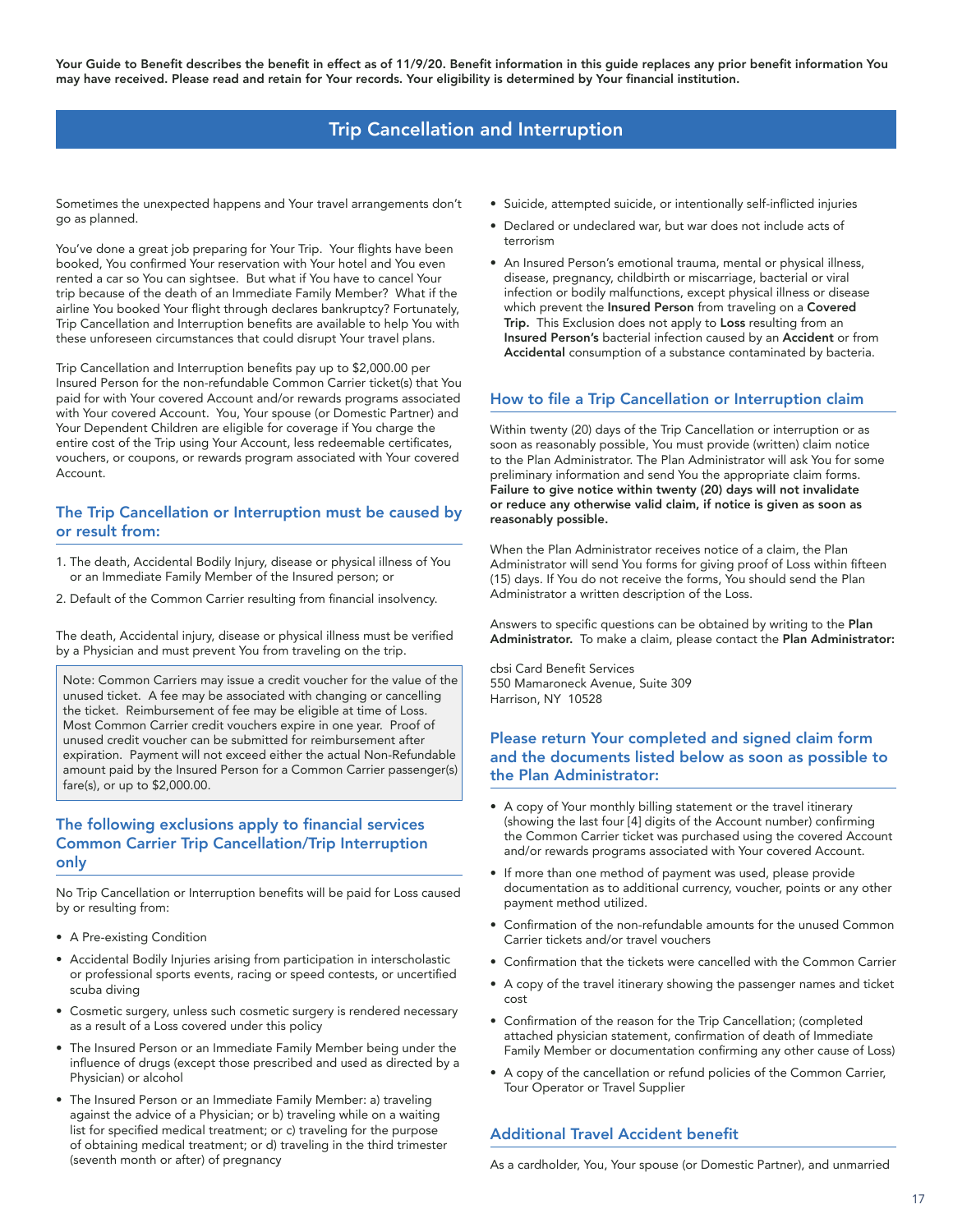Dependent Children will be automatically insured up to one thousand dollars (\$1,000) for Accidental Loss of life, limb, sight, speech, or hearing. This benefit applies while:

- 1. Riding as a passenger in or entering or exiting any Common Carrier; or
- 2. Riding as a passenger in, entering, or exiting any conveyance licensed to carry the public for a fee and while traveling to or from the airport:
	- A. Immediately preceding the departure of a Common Carrier on which the Insured Person has purchased passage; and
	- B. Immediately following the arrival of a Common Carrier on which the Insured Person was a passenger; or
- 3. At the airport, terminal or station, at the beginning or end of the Common Carrier Covered Trip.

| <b>Covered Loss</b>                                                                                                   | <b>Benefit Maximum</b> |
|-----------------------------------------------------------------------------------------------------------------------|------------------------|
| Accidental Loss of Life, two or more Members,<br>sight of both eyes, speech and hearing or any<br>combination thereof | \$1,000.00             |
| Accidental Loss of one Member, sight of one<br>eye, speech or hearing                                                 | \$500.00               |
| Accidental Loss of the thumb and index finger<br>of the same hand                                                     | \$250.00               |

Loss means, with respect to a hand, complete severance through or above the knuckle joints of at least four (4) fingers on the same hand or at least three (3) fingers and the thumb on the same hand; with respect to a foot, complete severance through or above the ankle joint. The Company will consider it a Loss of hand or foot even if the fingers, thumb, or foot is later reattached.

In order to be eligible for this additional coverage, the entire cost of the Common Carrier passenger fare(s), less redeemable certificates, vouchers, or coupons, must be charged to Your covered Account and/ or rewards programs associated with Your covered Account during the policy period. If the purchase is not made prior to the Insured Person's arrival at the airport, coverage begins at the time the entire cost of the Common Carrier passenger fare is purchased.

This travel accident benefit is provided to eligible cardholders. Your financial institution pays the cardholder's premium as a benefit of the card membership.

The Loss must occur within one year of the Accident. The Company will pay the single largest applicable Benefit Amount. In the event of multiple Accidental deaths per Account arising from any one Accident, the Company's liability for all such Losses will be subject to a maximum limit of insurance equal to two times the Benefit Amount for Loss of life. Benefits will be proportionately divided among the Insured Persons up to the maximum limit of insurance.

The Loss of Life benefit will be paid to the Beneficiary designated by You. If no such designation has been made, that benefit will be paid to the first surviving Beneficiary in the following order: a) Your spouse, b) Your Children, c) Your parents, d) Your brothers and sisters, e) Your estate. All other indemnities will be paid to You.

### The following exclusions apply to the Travel Accident benefit

Loss caused by or resulting from:

- An Insured Person's emotional trauma, mental or physical illness, disease, normal pregnancy, normal childbirth or elective abortion, bacterial or viral infection, or bodily malfunctions. This exclusion does not apply to Loss resulting from an Insured Person's bacterial infection caused by an Accident or from Accidental consumption of a substance contaminated by bacteria
- Suicide, attempted suicide, or intentionally self-inflicted injuries
- Declared or undeclared war, but war does not include acts of terrorism
- An Accident occurring while You are in, entering, or exiting any aircraft while acting or training as a pilot or crew member (does not apply if You temporarily perform pilot or crew functions in a lifethreatening emergency)

### How to file a Travel Accident benefit claim

Within twenty (20) days of the accident or as soon as reasonably possible, You must provide (written) claim notice to the Plan Administrator. The Plan Administrator will ask You for some preliminary information and send You the appropriate claim forms. Failure to give notice within twenty (20) days will not invalidate or reduce any otherwise valid claim, if notice is given as soon as reasonably possible.

When the Plan Administrator receives notice of a claim, the Plan Administrator will send You forms for giving proof of Loss within fifteen (15) days. If You do not receive the forms, You should send the Plan Administrator a written description of the Loss.

Answers to specific questions can be obtained by writing to the Plan Administrator. To make a claim, please contact the Plan Administrator:

cbsi Card Benefit Services 550 Mamaroneck Avenue, Suite 309 Harrison, NY 10528

# Please return Your completed and signed claim form and the documents listed below as soon as possible to the Plan Administrator:

- A copy of the police report
- A completed medical authorization form for each treating medical facility
- Copy of the certificate of death, if applicable
- A copy of the travel itinerary
- A copy of the credit card statement reflecting the purchase, verification of the cardholder's name and the first six digits of the credit card number.

### To view the status of your claim and to securely upload documents for Trip Cancellation/Interruption and Travel Accident Benefit, visit www.myclaimsagent.com

#### Use website code: 001

Or mail the completed and signed claim form and all required documents to:

Claim Benefit Services P.O. Box 459084 Sunrise, FL 33345

If You choose to mail Your documents, please send a copy of Your documents and retain the originals for Your records. Claim Benefit Services is unable to return any submitted documents. You will be contacted by a claim adjuster if additional information or documentation is required.

### **Definitions**

Accident or Accidental means a sudden, unforeseen, and unexpected event which: happens by chance; is independent of illness and disease and is the direct source of Loss.

Accidental Bodily Injury means Bodily Injury, which: 1) is Accidental; 2) is the direct cause of a Loss; and 3) occurs while the Insured Person is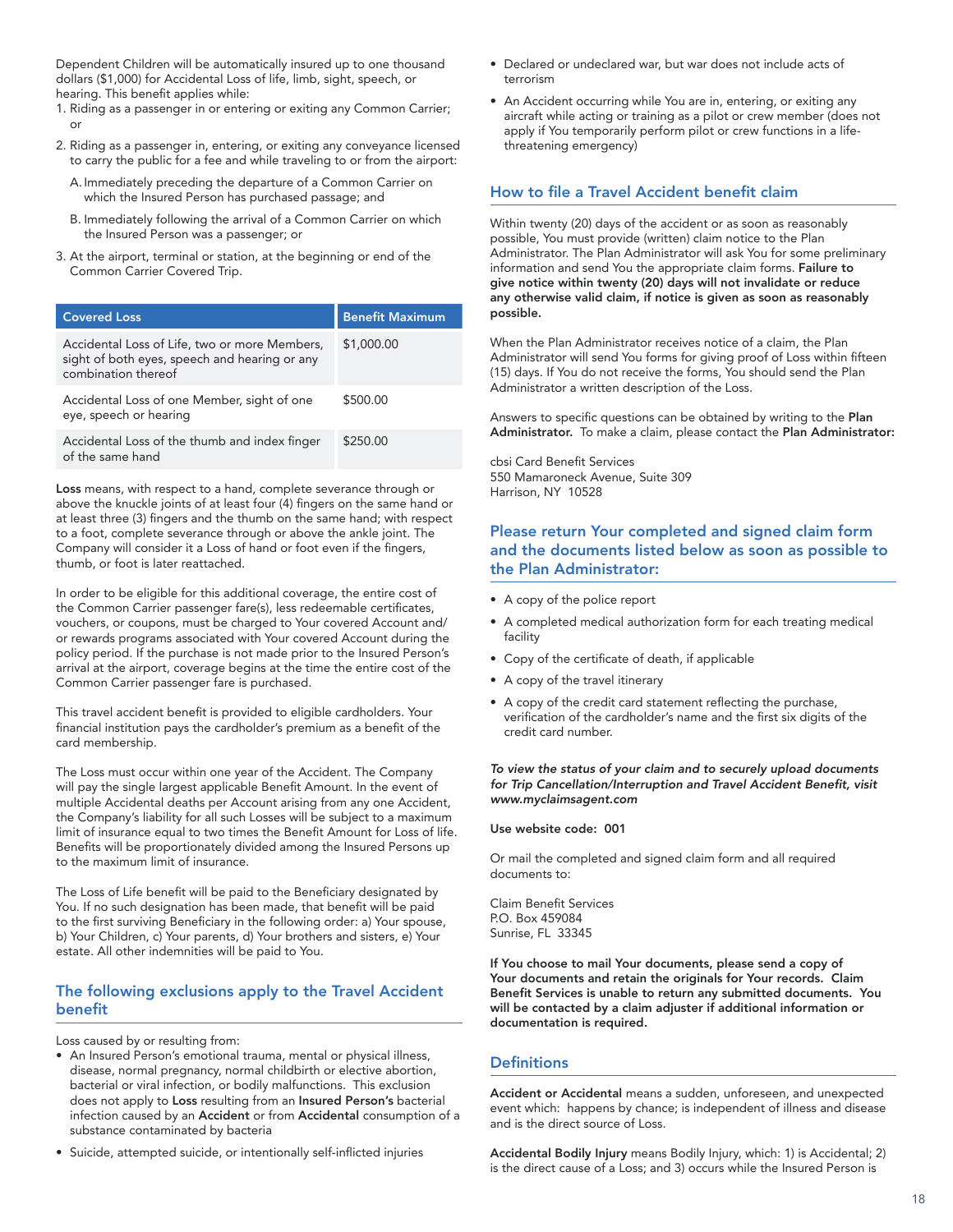insured under this policy, which is in force.

Account means Your credit or debit card Accounts.

Benefit Amount means the Loss amount at the time the entire cost of the passenger fare is purchased with an eligible Account and/or rewards programs associated with Your covered Account.

Common Carrier means any licensed land, water or air conveyance operated by those whose

occupation or business is the transportation of persons or things without discrimination and for hire.

Covered Trip means travel on a Common Carrier when the entire cost of the passenger fare for such transportation, less redeemable certificates, vouchers, or coupons, has been purchased with an Insured Person's covered card Account and/or rewards programs associated with Your covered Account issued by the Policyholder.

Dependent Child or Children means those Children, including adopted Children and those Children placed for adoption, who are primarily dependent upon the Insured Person for maintenance and support, and who are: 1) under the age of nineteen (19), and reside with the Insured Person; 2) beyond the age of nineteen (19), permanently mentally or physically challenged, and incapable of self-support; or 3) under the age of twenty-five (25) and classified as full-time students at an institution of higher learning.

Domestic Partner means a person who is registered as a Domestic Partner or legal equivalent under laws of the governing jurisdiction, or who: 1) is at least 18 years of age and competent to enter into a contract; 2) is not related to the Primary Insured Person by blood; 3) has exclusively lived with the Primary Insured Person for at least twelve (12) consecutive months. 4) is not legally married or separated; and 5) has with the Primary Insured Person at least two (2) of the following financial arrangements: a) a joint mortgage or lease; b) a joint bank account; c) joint title to or ownership of a motor vehicle or status a joint lessee on a motor vehicle lease; or d) a joint credit card account with a financial institution.

Immediate Family Member means the Insured Person's: 1) Spouse or Domestic Partner; 2) children including adopted children or stepchildren; 3) legal guardians or wards; 4) siblings or siblings-in-law; 5) parents or parents-in-law; 6) grandparents or grandchildren; 7) aunts or uncles; 8) nieces and nephews. Immediate Family Member also means a Spouse's or Domestic Partner's children, including adopted children or step children; legal guardians or wards; siblings or siblings-in-law; parents or parents-in-law; grandparents or grandchildren; aunts or uncles; nieces or nephews.

Insured Person means the individual or entity to whom the Policyholder has issued an Account, as well as authorized users of the Account registered with the Policyholder. Insured Person also means the Insured Person's Spouse or Domestic Partner and Dependent Children.

Member means hand or foot.

Pre-existing Condition means Accidental Bodily Injury, disease, or illness of the Insured Person or Immediate Family Member of the Insured Person which occurs or manifests itself during the sixty (60) day period immediately prior to the purchase date of a Scheduled Airline passenger fare(s). Disease or illness has manifested itself when either: 1) medical care or treatment has been given; or 2) there exists symptoms which would cause a reasonably prudent person to seek medical diagnosis, care or treatment. The taking of prescription drugs or medication for controlled (continued) condition throughout this sixty (60) day period will not be considered to be a manifestation of illness or disease.

Trip Cancellation means the cancellation of Common Carrier travel arrangements when the Insured Person is prevented from traveling on a Covered Trip on or before the Covered Trip departure.

Trip Interruption means the Insured Person's Covered Trip is interrupted either on the way to the Covered Trip point of departure or after the Covered Trip departure.

You or Yours means an Insured Person who purchase their trip to the Insured person's covered Account and/or rewards programs associated with the Insured Person's covered Account.

# Additional provisions for Trip Cancellation and Interruption

- As a handy reference guide, please read this and keep it in a safe place with Your other insurance documents.
- This description of coverage is not a contract of insurance but is simply an informative statement of the principal provisions of the insurance while in effect. Complete provisions pertaining to this plan of insurance are contained in the master policy, on file with the Policyholder: BNY Midwest Trust Company as trustee of the Chubb Financial Institution Group Insurance Trust for the Account of participating financial institutions. Policy #: 6478-07-74
- Signed or pinned transactions are covered as long as You use Your eligible card to secure the transaction.
- You shall do all things reasonable to avoid or diminish any Loss covered by this benefit. This provision will not be unreasonably applied to avoid claims.
- If You make any claim knowing it to be false or fraudulent in any respect, no coverage shall exist for such claim, and Your benefit may be cancelled. Each cardholder agrees that representations regarding claims will be accurate and complete. Any and all relevant provisions shall be void in any case of fraud, intentional concealment, or misrepresentation of material fact.
- No legal action for a claim may be brought against the Provider until sixty (60) days after the Provider receives Proof of Loss. No legal action against the Provider may be brought more than two (2) years after the time for giving Proof of Loss. Further, no legal action may be brought against the Provider unless all the terms of the Guide to Benefits have been complied with fully.
- This benefit is provided to eligible cardholders at no additional cost. The terms and conditions contained in this Guide to Benefits may be modified by subsequent endorsements. Modifications to the terms and conditions may be provided via additional Guide to Benefits mailings, statement inserts, statement messages or electronic notification. The benefits described in this Guide will not apply to cardholders whose Accounts have been suspended or cancelled.
- Termination dates may vary by financial institutions. Your financial institution can cancel or non-renew the benefits for cardholders, and if they do, they will notify You at least thirty (30) days in advance. Federal Insurance Company ("Provider") is the underwriter of these benefits and is solely responsible for its administration and claims. The Plan Administrator provides services on behalf of the Provider.
- After the Plan Administrator has paid Your claim, all Your rights and remedies against any party in respect of this claim will be transferred to the Plan Administrator to the extent of the payment made to You. You must give the Plan Administrator all assistance as may reasonably be required to secure all rights and remedies.
- This benefit does not apply to the extent that trade or economic sanctions or other laws or regulations prohibit the provision of insurance, including, but not limited to, the payment of claims.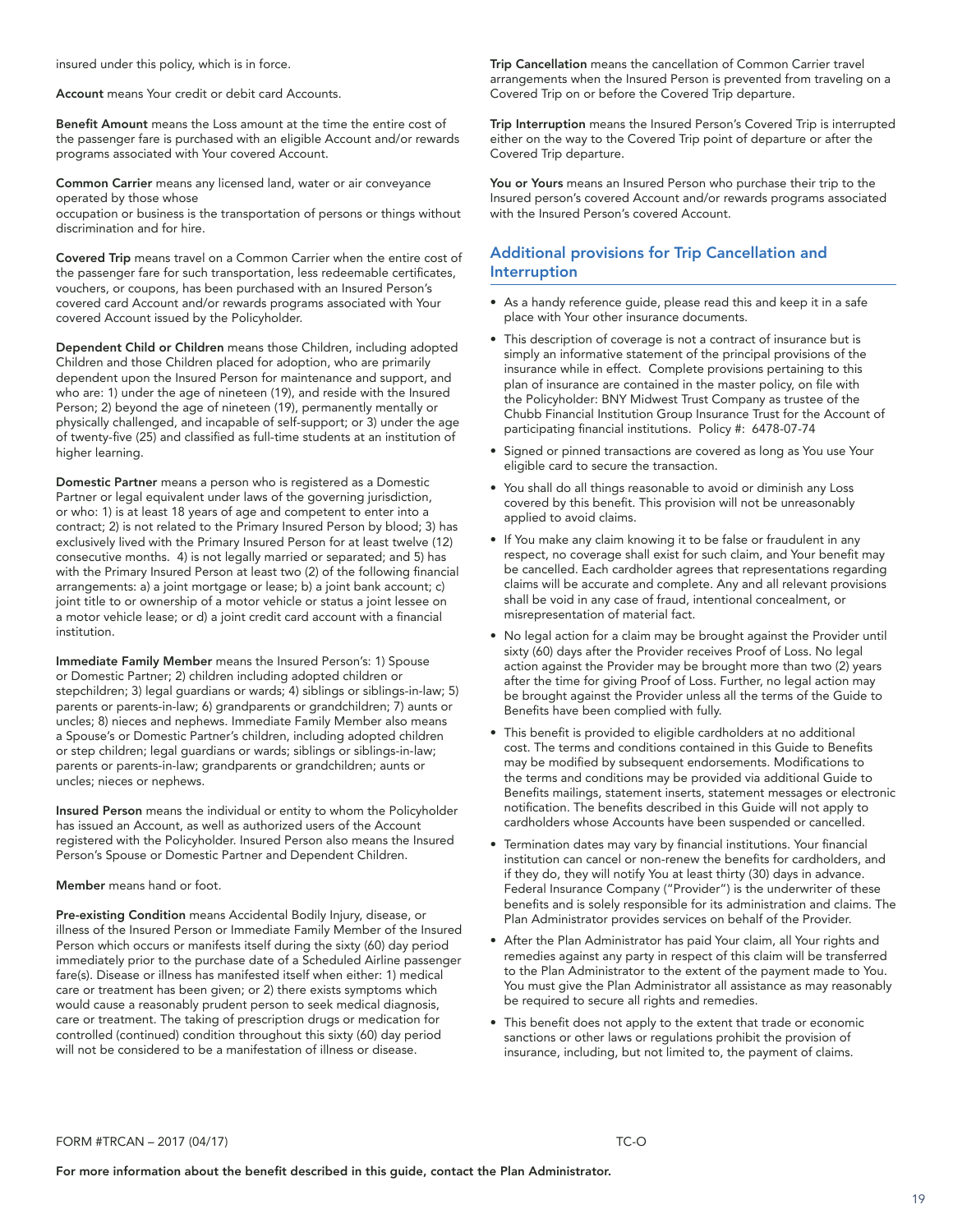# Return Protection

<span id="page-19-0"></span>Have You ever purchased an item which looks great on the Internet or spectacular in a store but doesn't look as great once You remove its packaging at home? What if the retailer where You purchased the item will not accept the return?

Return Protection may be able to assist You. Return Protection is a benefit for eligible cardholders who make a purchase with their Account and/or rewards program associated with their covered Account.

You are eligible for this benefit if You are a cardholder of a covered card issued in the United States.

If You are disappointed with an item, within ninety (90) days from the date of purchase, and the retailer will not accept a return, You can be reimbursed for the purchase price, up to two hundred and fifty dollars (\$250.00) per item of personal property, and an annual maximum of one thousand dollars (\$1,000.00), per Account.

The Return Protection benefit is supplemental to, and in excess of, any valid and collectible avenue of recovery available to You, the eligible cardholder. The Benefit Administrator will reimburse the excess amount, once all other coverage has been exhausted, up to the coverage amount.

### What is covered?

Eligible items of personal property purchased with Your covered Account and/or rewards program associated with Your covered Account are covered for reimbursement up to two hundred and fifty dollars (\$250.00) per item at an annual maximum of one thousand dollars (\$1,000.00) per Account.

### What is not covered?

Return Protection does not apply to the following purchases:

- Animals and living plants
- Boats, aircraft, automobiles, and any other motorized vehicles and their motors, equipment, or accessories, including trailers and other items that can be towed by, or attached to, any motorized vehicle
- Cash, bullion, traveler's checks, tickets, credit or debit cards, and any other negotiable instruments
- Computer software
- Damaged, or non-working, items
- Formal attire, including but not limited to, cocktail dresses, tuxedos, gowns, and formal accessories
- Items purchased for resale, or for professional or commercial use
- Items purchased outside the United States
- Items that have been altered
- Jewelry, art objects, rare or precious coins or stamps, antiques, and collectible items
- Medical equipment
- Perishables, consumables, and limited-life items, including but not limited to, rechargeable batteries
- Real estate and items which are intended to become part of real estate, including but not limited to, items that are hard-wired or hardplumbed, garage doors, garage door openers, and ceiling fans
- Seasonal items, including but not limited to, holiday decorations

### What if the store offers a guarantee?

This benefit is designed to cover You if the store will not allow You to return the item for a refund, exchange or credit.

### How to file a Return Protection claim

- 1. If You are not satisfied with Your purchase and the retailer will not accept the return, call the Benefit Administrator, within ninety (90) days of the date of Your purchase, at 1-888-565-8472, or call collect outside the United States at 1-303-967-1096. The customer service representative will ask you for some preliminary information about Your claim and send You a claim form.
- 2. Return the completed claim form within thirty (30) days of the first notice of loss to the Benefit Administrator along with the following items:
	- Your original itemized sales receipt for Your purchase or original packing slip in the case of mail order purchases
	- A copy of Your monthly billing statement (showing the last four [4] digits of the Account number) demonstrating that the purchase was made on Your covered Account.

After You have collected all of these documents, please send to:

Card Benefit Services P.O. Box 110889 Nashville, TN. 37222

#### Please Note: If You file a claim within the first thirty (30) days of purchase, You may be asked to submit proof of the store's return policy.

3. A customer service representative will contact You after receiving Your claim paperwork. If additional documents are requested, You will have sixty (60) days to fulfill that request. Once the claim paperwork is complete, You will receive instructions for shipping the item with its original packaging and any applicable manuals and warranties to Card Benefit Services. The cost of shipping is at your expense.

The item must be in like-new or good working condition in order to be approved for reimbursement.

For faster filing, or to learn more about Return Protection visit www.cardbenefitservices.com

### How will I be reimbursed?

If Your claim is approved and the item has been received, the Benefit Administrator will issue a reimbursement for the purchase price of the item, up to a maximum of two hundred and fifty dollars (\$250.00) per eligible item, or one thousand dollars (\$1,000.00) annual maximum per Account, less any applicable shipping and handling fees.

### **Definitions**

Account means Your credit or debit card Accounts.

Eligible Person means a cardholder who pays for their purchase by using their eligible Account and/or rewards program associated with their covered Account.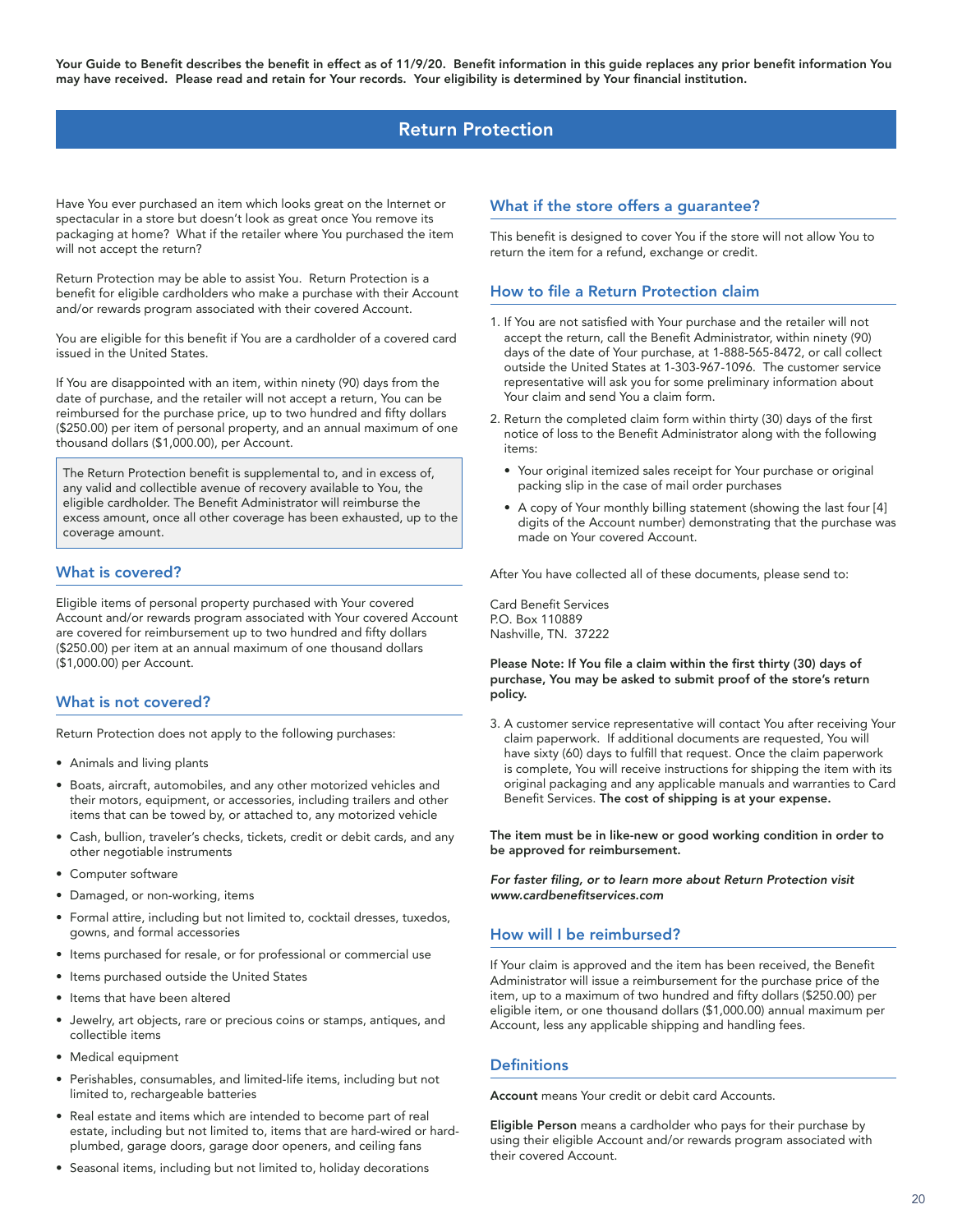You or Your means an Eligible Person who used their eligible Account to purchase the item and/or rewards program associated with their covered Account.

# Additional provisions for Return Protection

- Signed or pinned transactions are covered as long as You use Your eligible Account to secure the transaction.
- You shall do all things reasonable to avoid or diminish any loss covered by this benefit. This provision will not be unreasonably applied to avoid claims.
- If You make any claim knowing it to be false or fraudulent in any respect, no coverage shall exist for such claim, and Your benefit may be cancelled. Each cardholder agrees that representations regarding claims will be accurate and complete. Any and all relevant provisions shall be void in any case of fraud, intentional concealment, or misrepresentation of material fact.
- No legal action for a claim may be brought against the Provider until sixty (60) days after the Provider receives Proof of Loss. No legal action against the Provider may be brought more than two (2) years after the time for giving Proof of Loss. Further, no legal action may be brought against the Provider unless all the terms of the Guide to Benefits have been complied with fully.
- This benefit is provided to eligible cardholders at no additional cost. The terms and conditions contained in this Guide to Benefits may be modified by subsequent endorsements. Modifications to the terms and conditions may be provided via additional Guide to Benefits mailings, statement inserts, statement messages or electronic notification. The benefits described in this Guide to Benefits will not apply to cardholders whose Accounts have been suspended or cancelled.
- Termination dates may vary by financial institutions. Your financial institution can cancel or non-renew the benefits for cardholders, and if they do, they will notify You at least thirty (30) days in advance. Indemnity Insurance Company of North America ("Provider") is the underwriter of these benefits and is solely responsible for its administration and claims. The Benefit Administrator provides services on behalf of the Provider.
- After the Benefit Administrator has paid Your claim, all Your rights and remedies against any party in respect of this claim will be transferred to the Benefit Administrator to the extent of the payment made to You. You must give the Benefit Administrator all assistance as may reasonably be required to secure all rights and remedies.
- This benefit does not apply to the extent that trade or economic sanctions or other laws or regulations prohibit the provision of insurance, including, but not limited to, the payment of claims.

FORM #RETPRO – 2017 (04/17) RP-O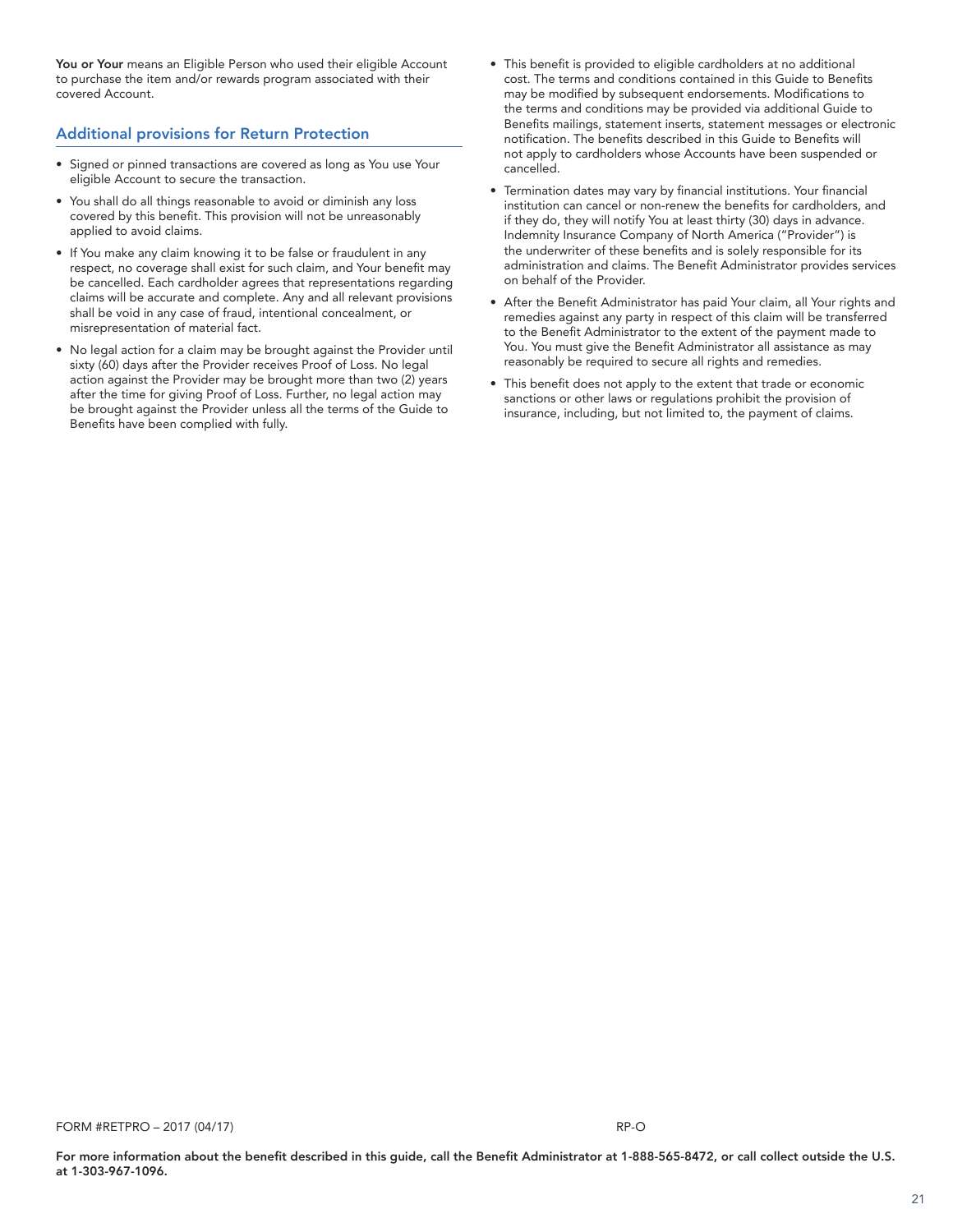# Cellular Telephone Protection

<span id="page-21-0"></span>Cell phones have become an everyday necessity for the average person, which means if Your cell phone is damaged or stolen, getting it repaired or replaced is not optional.

Fortunately, Cellular Telephone Protection is available which provides coverage for damage to, theft of, or involuntary and accidental parting of Your cell phone. An involuntary and accidental parting is the unintended separation from Your cell phone when its location is known, but recovery is impractical to complete. This benefit is available if You are a valid cardholder of an eligible U.S. issued card enrolled in the Cellular Telephone Protection benefit and You charge Your monthly cellular wireless phone bills to Your eligible card for the billing cycle before the month in which the incident occurs. Eligible cell phones are the lines listed on Your most recent cellular wireless service provider's ("cell phone provider") monthly billing statement for the billing cycle prior to when the incident occurred.

### What is covered?

This benefit is supplemental coverage, which means that it will reimburse You for theft of, damage to or involuntary and accidental parting of Your cell phone not otherwise covered by another insurance policy (for example; cell phone insurance programs, or Your homeowner's, renter's, automobile, or employer's insurance policies).

If You do have personal insurance that covers theft, damage or involuntary and accidental parting for Your cell phone, this benefit reimburses You for the deductible portion of Your cell phone insurance.

If You do not have personal insurance, the benefit reimburses You for the covered theft, damage, or involuntary and accidental parting for Your cell phone.

Once all other insurance has been exhausted, Cellular Telephone Protection will provide coverage up to \$200.00 per claim with a maximum of two (2) claims and \$400.00 per twelve (12) month period. If it is determined that Your cell phone requires replacement due to the theft of, damage to or an involuntary or accidental parting of the device, You will receive the replacement value subject to the fifty dollar (\$50.00) deductible and the benefit maximum. The replacement value is the lesser of Your cellular wireless service provider's suggested retail value of a similar model replacement cell phone or the actual cost to replace the cell phone.

If Your cell phone is repairable, You will receive an amount as determined by the diagnostic to repair the cell phone subject to the benefit maximum and fifty-dollar (\$50.00) deductible.

Note: Electronic issues, such as inability to charge, mechanical or battery failure, where there is no evidence of physical damage, are not covered under this program.

### When does it apply?

Cellular Telephone Protection applies when You make Your monthly cellular wireless phone bill payment with Your eligible card. Coverage begins the first day of the calendar month following a payment of the cellular wireless phone bill.

If You fail to make a cellular wireless phone bill payment in a particular month, Your coverage will be suspended. Coverage will resume on the first day of the calendar month after the date of any future cellular wireless phone bill payment made with the eligible card.

If Your cell phone is stolen as a result of criminal activity, You must file a police report within forty-eight (48) hours of the event.

### What is not covered?

This benefit will not provide reimbursement for the following:

- Cell phone accessories other than standard battery and/or standard antenna provided by the manufacturer
- Cell phones purchased for resale, professional, or commercial use
- Cell phones that are lost or "mysteriously disappear," meaning that the phone vanished in an unexplained manner without evidence of a wrongful act by a person or persons
- Cell phones under the care and control of a common carrier (including, but not limited to, the U.S. Postal Service, airplanes, or delivery service)
- Cell phones stolen from baggage unless hand-carried and under Your personal supervision, or under supervision of Your traveling companion
- Cell phones which have been rented, borrowed or are part of prepaid or "pay as you go" type plans
- Cosmetic damage to the cell phone or damage that does not impact the cell phone's capabilities and functionalities
- Damage or theft resulting from abuse, intentional acts, fraud, hostilities of any kind (including, but not limited to, war, invasion, rebellion, or insurrection), confiscation by the authorities, risks of contraband, illegal activities, normal wear and tear, flood, earthquake, radioactive contamination, or damage from inherent product defects
- Damage or theft resulting from misdelivery or voluntary parting with the cell phone
- Taxes, delivery and transportation charges, and any fees associated with the cellular wireless service provider

### How to file a Cellular Telephone Protection claim

- 1. Within sixty (60) days of the date of the damage or theft, notify the Benefit Administrator at 1-866-894-8569 or outside the U.S. call collect at 1- 303-967-1096. The Benefit Administrator will ask You some preliminary questions and send You the appropriate claim form. Please note, if You do not notify the Benefit Administrator within sixty (60) days after the damage or theft, Your claim may be denied.
- 2. Return the completed, signed claim form and the requested documentation below within ninety (90) days of the date of the damage or theft to the address provided by the Benefit Administrator.

For faster filing, or to learn more about Cellular Telephone Protection, visit www.cardbenefitservices.com

#### Please submit the following documents:

- The completed signed claim form
- A copy of Your cellular wireless service provider billing statement demonstrating that the entire monthly payment for the cellular wireless phone bill was made the month prior to the date of damage or theft and has been paid with the eligible card.